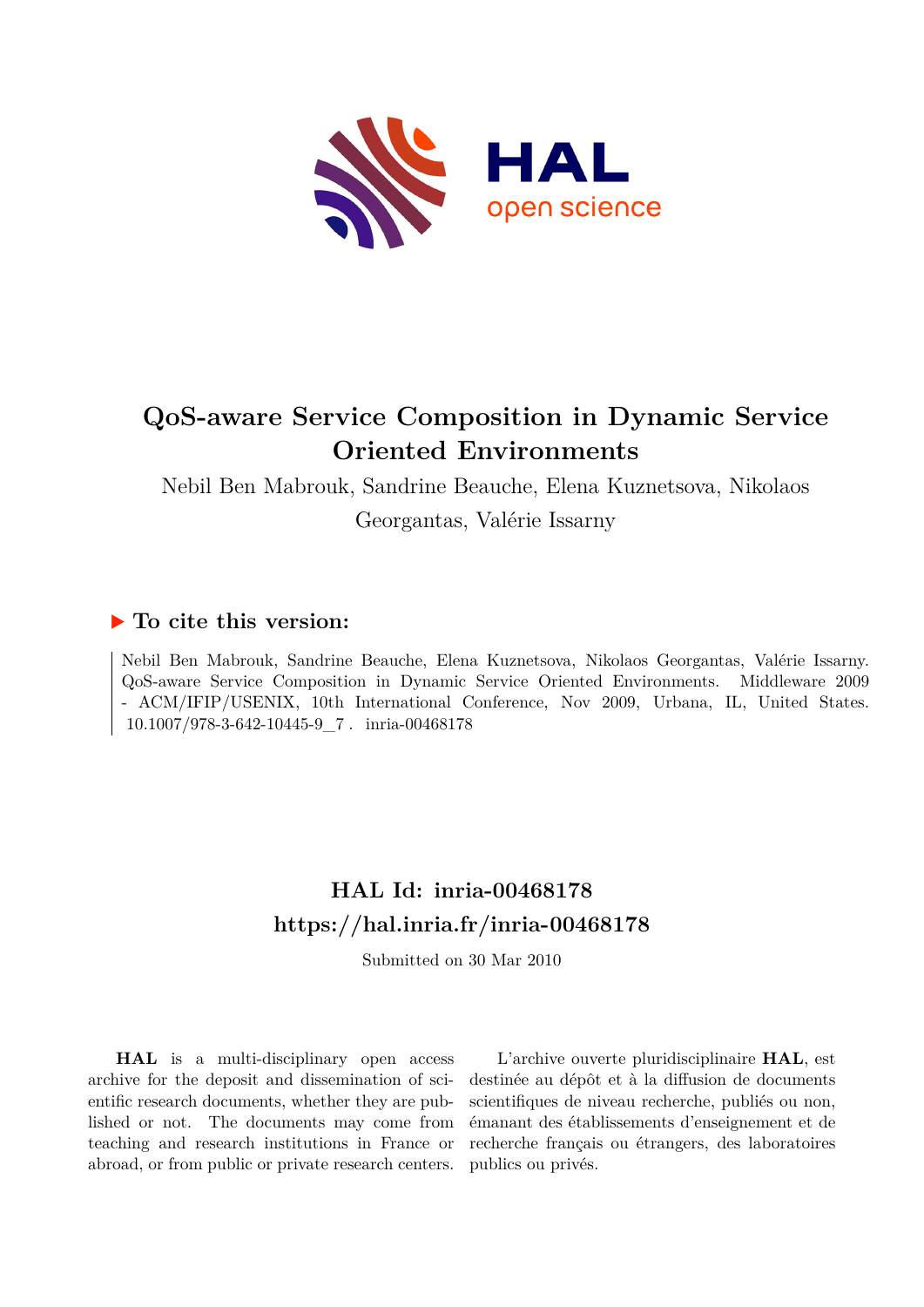## QoS-aware Service Composition in Dynamic Service Oriented Environments

Nebil Ben Mabrouk, Sandrine Beauche, Elena Kuznetsova, Nikolaos Georgantas, and Valérie Issarny

INRIA Paris-Rocquencourt, France {nebil.benmabrouk,sandrine.beauche,elena.kuznetsova, nikolaos.georgantas,valerie.issarny}@inria.fr

Abstract. QoS-aware service composition is a key requirement in Service Oriented Computing (SOC) since it enables fulfilling complex user tasks while meeting Quality of Service (QoS) constraints. A challenging issue towards this purpose is the selection of the best set of services to compose, meeting global QoS constraints imposed by the user, which is known to be a NP-hard problem. This challenge becomes even more relevant when it is considered in the context of dynamic service environments. Indeed, two specific issues arise. First, required tasks are fulfilled on the fly, thus the time available for services' selection and composition is limited. Second, service compositions have to be adaptive so that they can cope with changing conditions of the environment. In this paper, we present an efficient service selection algorithm that provides the appropriate ground for QoS-aware composition in dynamic service environments. Our algorithm is formed as a guided heuristic. The paper also presents a set of experiments conducted to evaluate the efficiency of our algorithm, which shows its timeliness and optimality.

## 1 Introduction

Service Oriented Computing (SOC) and its underlying technologies such as Web Services have emerged as a powerful concept for building software systems [1]. An interesting feature of SOC is that it provides a flexible framework for reusing and composing existing software services in order to build value-added service compositions able to fulfill complex tasks required by users. A key requirement in services' composition is to enable these tasks while meeting Quality of Service (QoS) constraints set by users.

QoS-aware service composition underpins this purpose since it allows for composing services able to fulfill user required tasks while meeting QoS constraints. Assuming the availability of multiple resources in service environments, a large number of services can be found for realizing every sub-task part of a complex task. A specific issue emerges to this regard, which is about selecting the best set of services (i.e., in terms of QoS) to participate in the composition, meeting user's global QoS requirements.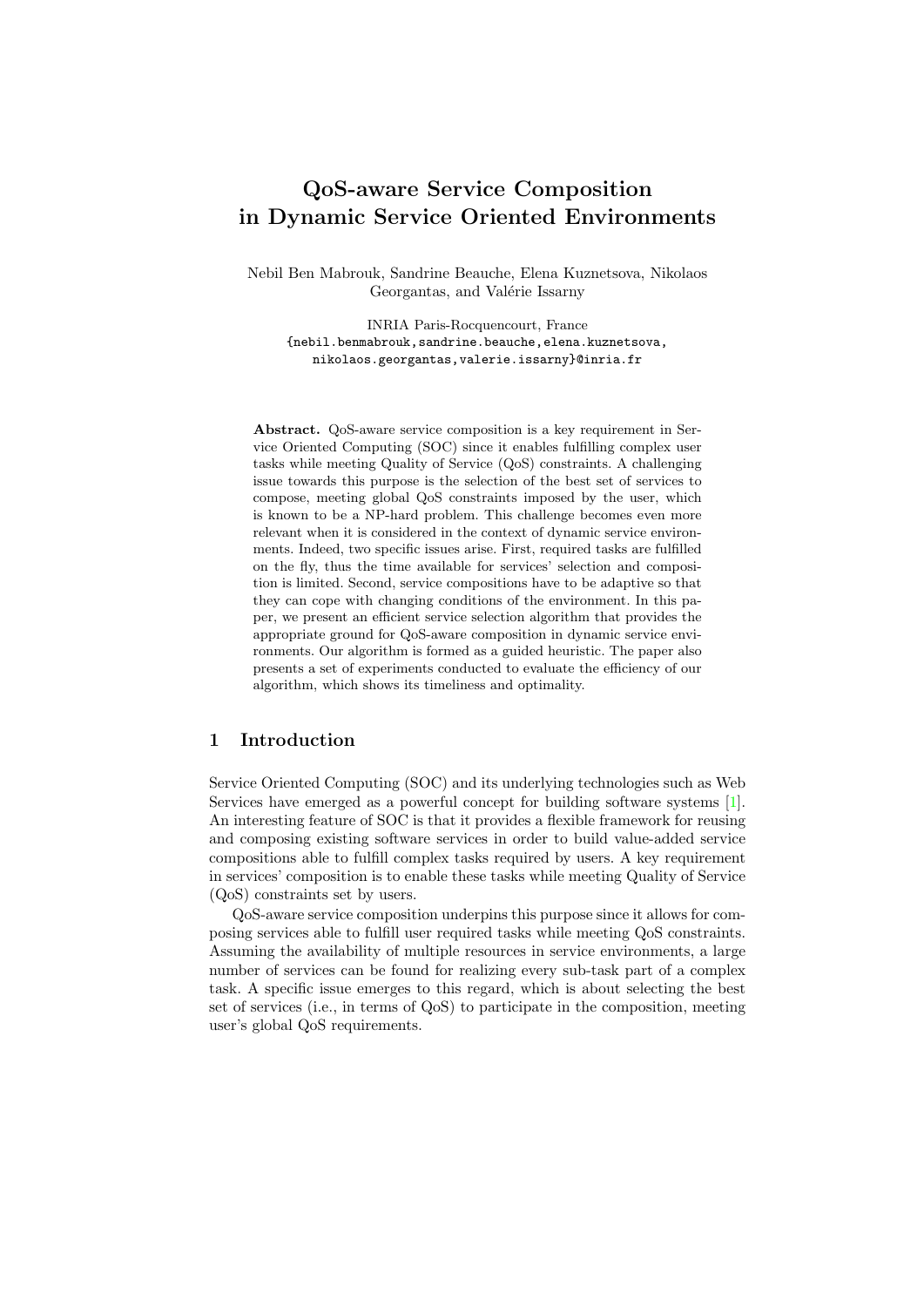QoS-aware composition becomes even more challenging when it is considered in the context of dynamic service environments characterized with changing conditions. The dynamics of service environments bring about two specific problems in service selection. First, as dynamic environments call for fulfilling user requests on the fly (i.e., at run-time) and as services' availability cannot be known a priori, service selection and composition must be performed at runtime. Hence, the execution time of service selection algorithms is heavily constrained, whereas the computational complexity of the problem is NP-hard. The second issue is about the fluctuation of QoS conditions due to the dynamics of such environments. This problem arises for example when one or more services that make part of a service composition are no longer available or their QoS decreases (e.g., due to network disconnection or weak network connectivity) during the execution of the composition. Thus, a service selected to participate in a composition based on its QoS may no longer provide the same QoS when the time comes to be actually invoked. The overall question asked to this regard is: how to cope with the dynamics of service environments during the selection, the composition and the execution of services?

In this paper, we present a service selection algorithm that copes with the above issues. Our algorithm is designed in the context of the SemEUsE research project<sup>1</sup>, which targets semantic QoS-aware middleware for dynamic service oriented environments. The middleware architecture presented in SemEUsE is centered on *dynamic binding*  $[6,7]$  of services, i.e., binding one out of multiple possible services just-in-time before its invocation according to its QoS measured at runtime (hereafter referred to as *runtime*  $QoS$ *)*. Our selection algorithm underpins this purpose since it selects multiple services for every sub-task part of a complex task required by users, based on their nominal QoS (hereafter referred to as *advertised*  $\Omega$ *oS*). Our algorithm consists in a guided heuristic. Our choice of a heuristic-based approach addresses the two issues stated above for dynamic environments. First, since the time available for service selection is limited, brute-force-like algorithms are inappropriate for such purpose, as they target determining the optimal composition, which is NP-hard. Second, finding the optimal composition may prove useless in the end since, due to dynamics, there is no guarantee that the selected composition will be possible at runtime or that its runtime QoS will not decrease with respect to the advertised one. To this regard, our algorithm aims at determining a set of near-optimal service compositions, i.e., compositions that: (i) respect global QoS constraints imposed by the user on the whole composition, and (ii) maximize a QoS utility function. At runtime, if a specific service composition is no longer possible or its QoS decreases, an alternative composition will be executed. To give a concrete example where our approach can be applied, we present the following scenario.

Motivating Scenario. An important use case where our solution can take place is the management of medical visits in large hospitals. Traditionally the management of medical visits in hospitals is static with predetermined alloca-

<sup>1</sup> SemEUsE project: http://www.semeuse.org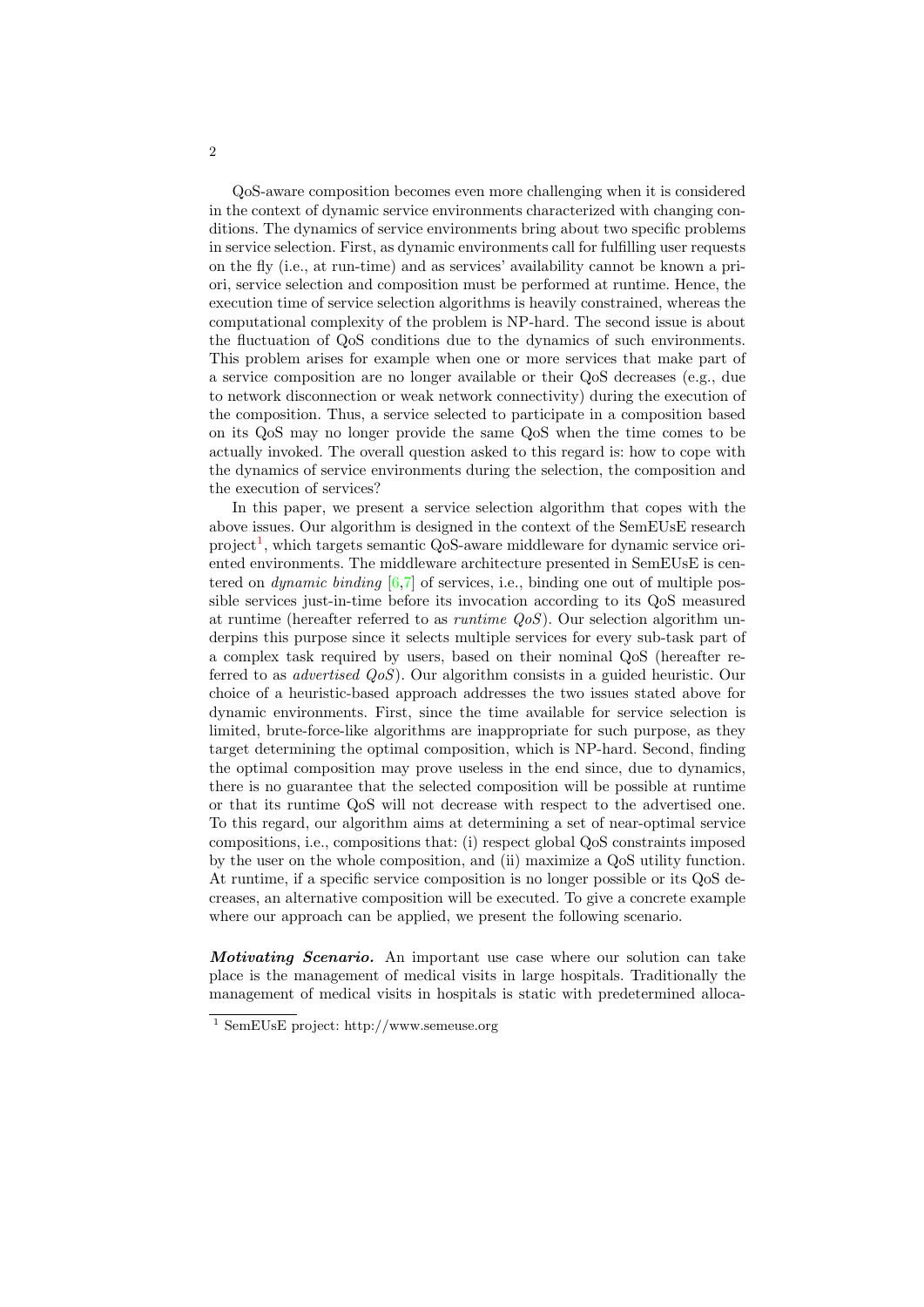tion of visits to doctors. Nevertheless, the availability of doctors can change with respect to some conditions. For instance, one or more doctors may be absent or they may be overloaded with new visits (e.g., due to some emergency cases unforeseen during the scheduling of visits). Human-based re-scheduling of medical visits is a time-consuming process entailing negotiations with doctors with respect to their specialties and agreements on the number of additional visits to be taken in charge.

A second issue concerns the process (i.e., the different activities) entailed by medical visits. Related to this, patients need to move between different points in the hospital in order to fulfill their visits. Ordinarily, they have to register, to pay for the visit, to meet the doctor and then to go to the pharmacy for buying medicines, which is a long and hard process especially for patients.

To avoid such complicated situations and to prevent patients unnecessarily moving between different points, hospitals need to manage their medical visits as a single request by composing the aforementioned activities in a unique process. Moreover, they need to dynamically handle these processes in order to cope with changing conditions in the hospital.

The SOC paradigm offers a flexible framework for managing the medical visits by reusing and composing existing software services of the hospital. Medical visits will be thus formed as processes (e.g., BPEL processes) underpinned by Web Services (e.g., registration, payment, doctor's service, chemist's service).

Let us consider a scenario where patients use the terminals available in the waiting room of the hospital to submit their medical visit requests. Using our solution, the hospital software system will be able to discover, select and compose the medical visit services (e.g., registration, payment, doctor's service, chemist's service) on-the-fly with respect to their QoS. Our solution considers common QoS features (e.g., response time) and domain-specific QoS features (e.g., doctors' specialties). Additionally, if the doctor's availability changes in-between, the hospital system will be able to dynamically update the composition by affecting the visit to another available doctor having the same specialty.

The remainder of this paper is structured as follows. In Section 2, we give an overview of related work. In Section 3, we present our service composition approach and we define the QoS model and the composition model underpinning this approach. In Section 4, we give the details of our selection algorithm, and we conduct a set of experiments to evaluate its timeliness and optimality in Section 5. Finally, in Section 6, we conclude with a summary of our contributions and the future perspectives of this work.

## 2 Related Work

Several selection algorithms have been proposed to select service compositions with different composition structures and various QoS constraints. A taxonomy of these solutions may be produced based on their objectives and the way they proceed. According to this, a first class of approaches aim at determining the optimal service composition (i.e., composition with the highest QoS utility) using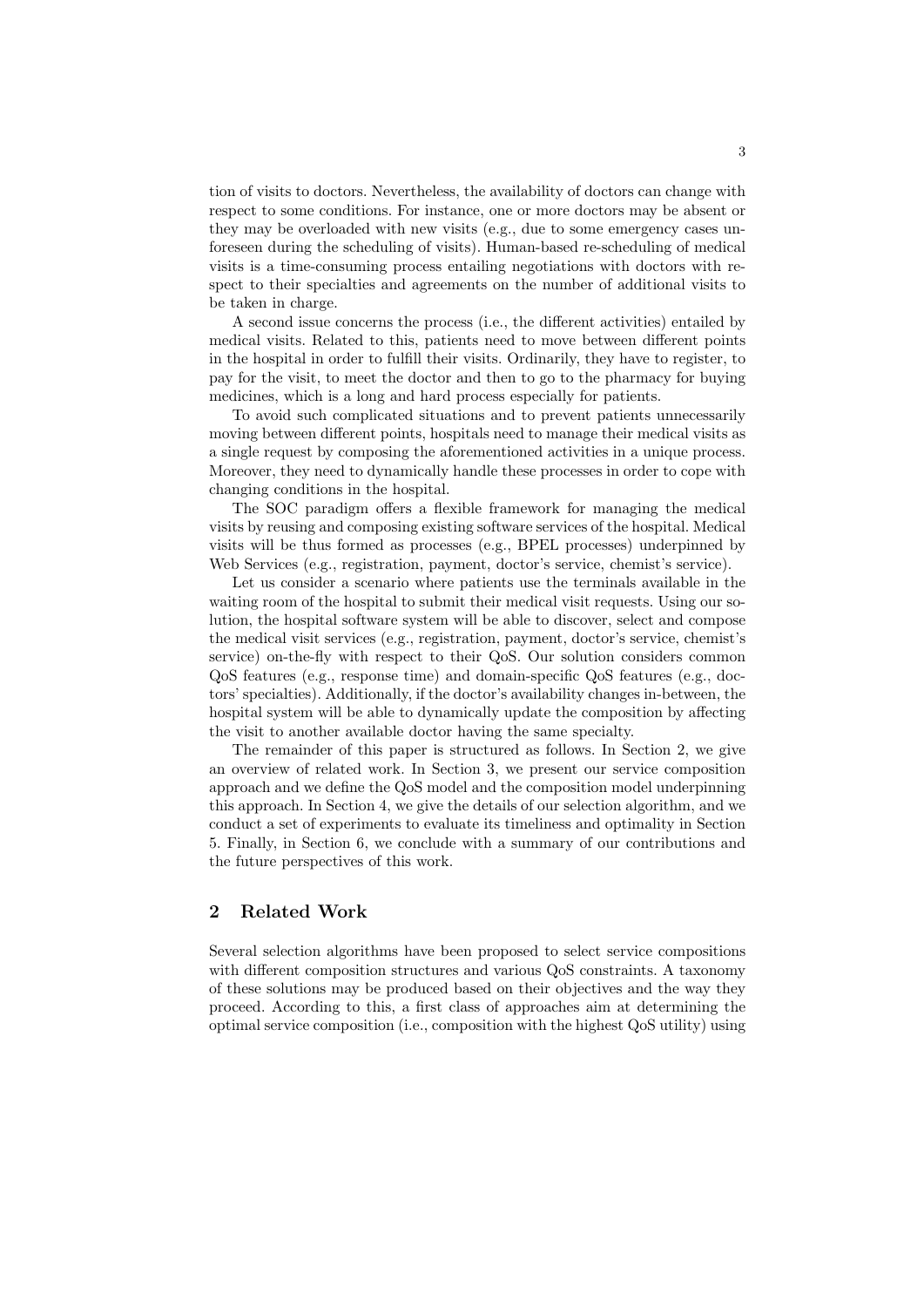brute-force-like algorithms (e.g., Global Planning [8], BBLP, MCSP, WS-IP [3]). These solutions have high computational cost and they can not provide a solution in a satisfying amount of time, thus they are inappropriate to be used in the context of dynamic service environments.

To cope with this issue, other approaches propose heuristic-based solutions (e.g., WS-HEU and WFlow  $[3]$ , Genetic algorithm  $[9,10,11,12,13,14,15]$ ) aiming to find near-optimal compositions, i.e., compositions that respect global QoS constraints and maximize a QoS utility function. Yu et al. [3] present two heuristics, WS-HEU and WFlow, for the service selection problem. WS-HEU is specific heuristic applied to sequential workflows (i.e., workflows structured as a sequence of activities), whereas WFlow is designed for general workflow structures (i.e., sequential, conditional, parallel). The main idea of WFLow is to decompose workflows into multiple execution routes. WFlow considers a parameter  $\xi_i$  for every route indicating its probability to be executed. Therefore, it focuses on the route with the highest probability, whereas in our approach we aim at giving feasible service compositions regardless of the way the workflow will be executed.

Other approaches [9,10,11,12,13,14,15] present heuristics based on a genetic algorithm. The application of such algorithm to the service selection problem presents two main drawbacks: first, the order in which service candidates are checked is randomly chosen (e.g., Crossing  $[11]$ ), whereas in our approach we aim at checking services in an ordered way to optimize the timeliness and the optimality of our algorithm. Second, as the genetic algorithm can run endlessly, the users have to define a constant number of iterations fixed a priori. However, fixing a high number of iterations does not give any guarantee about the quality of the result. Therefore, the genetic algorithm is deemed non useful for our purpose (i.e., selecting near-optimal compositions).

More recently, Alrifai et al. [16] presented a novel approach that combines local and global optimization techniques. This approach starts from the global level and resolves the selection problem at the local level. It proceeds by decomposing global QoS constraints (i.e., imposed by the user on the whole composition) into a set of local constraints (i.e., for individual sub-tasks, part of the composition). To do so, it uses MILP (mixed integer linear programming) techniques to find the best decomposition of QoS constraints. The main drawback of this approach is that it represents a greedy selection method, since it selects services at the local level and does not ensure that the global QoS constraints are respected.

### 3 Composition Approach Overview

Our approach starts from the assumption that the user (e.g., the patient in our scenario) uses a Graphical User Interface (e.g., terminals available in the waiting room of the hospital) to submit his/her request (e.g., medical visit). The interface guides the user to express his request in terms of functional and QoS requirements, and then it formulates these requirements as a machine-understandable specification.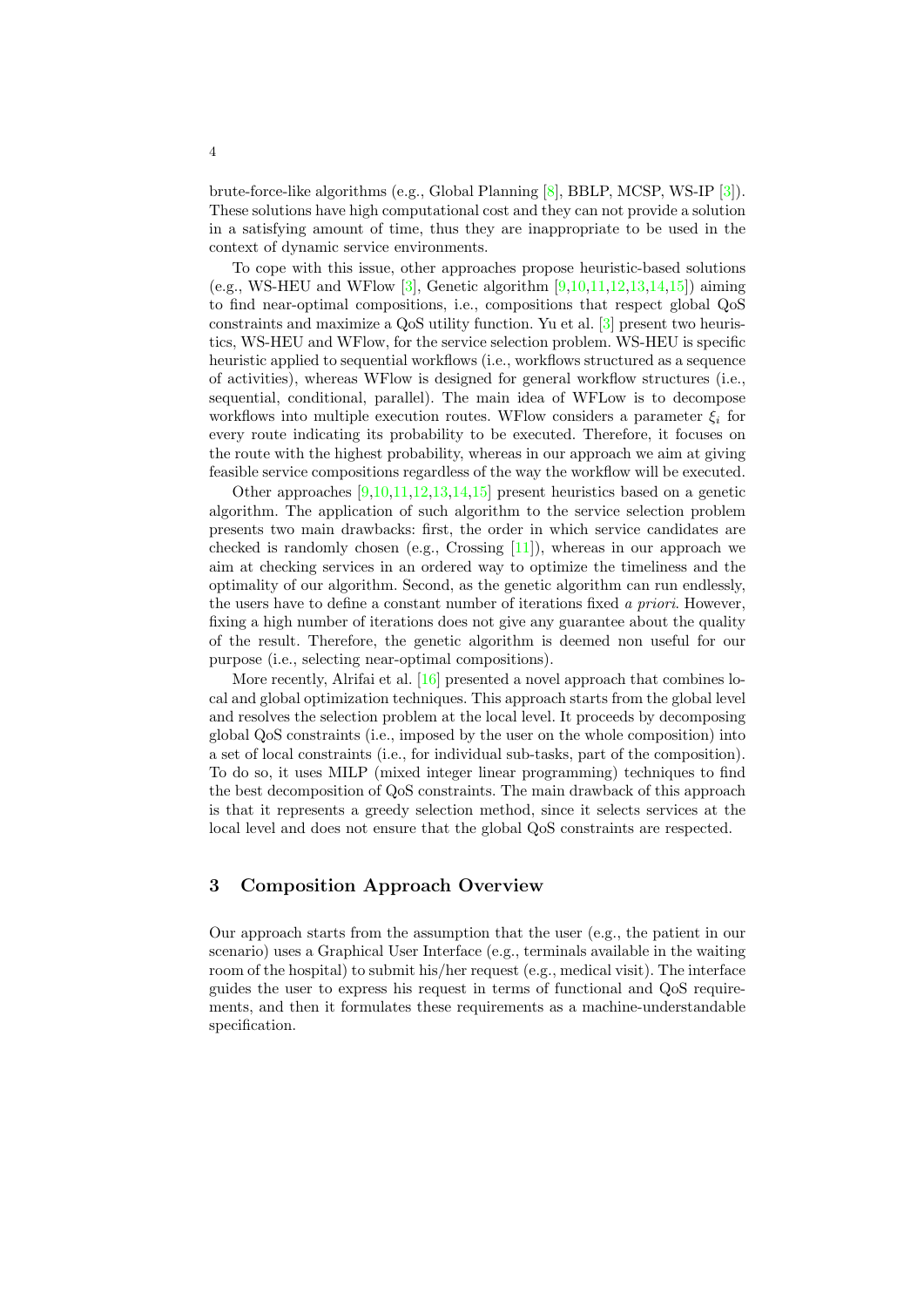User functional requirements are formulated as an abstract task (hereafter referred to as abstract service composition) brought about by the composition of a set of abstract sub-tasks (hereafter referred to as activities) (e.g., registration, payment, doctor's service, chemist's service). These activities are described with abstract information (i.e., function, I/O description). Abstract service compositions are later transformed into *concrete service compositions* by assigning a concrete service to every activity in the composition. Considering the multiple resources available in service environments, it is common that several concrete services are found for every activity; we refer to these services as *service candi*dates of the considered activity.

Concerning user QoS requirements, they are formulated as a set of constraints (hereafter referred to as global QoS constraints) on the whole composition. These constraints cover several QoS attributes specified by the user. Further details about QoS attributes are given in Section 3.1, where we present the QoS model underpinning our approach.

Once user requirements are specified, we proceed by automatically building executable service compositions with respect to user requirements and the dynamics of the service environment. Building executable compositions consists of: (i) discovering, (ii) selecting, and (iii) composing services on-the-fly (i.e., at runtime).

Concerning services' discovery, we adopt a semantic-based approach introduced by Ben Mokhtar et al. [17,18]. This approach uses domain-specific and QoS ontologies to match user functional and QoS requirements to services available in the environment. The matching is based on an efficient semantic reasoning performed at runtime. For every activity in the composition, the discovery phase gives the set of service candidates able to fulfill the activity (i.e., functional aspect) and to respect user QoS requirements. Services' discovery uses advertised QoS of services to perform a preliminary filtering ensuring that individual service candidates respect user QoS requirements.

Refining the first filtering, the selection phase ensures user QoS requirements at the global level (i.e., for the whole composition) based on the advertised QoS of services. That is, it selects a set of service candidates for each abstract activity that, when composed together, meet global QoS constraints. To achieve this, we introduce a heuristic algorithm based on clustering techniques, notably K-Means [19]. Clustering techniques, applied to our purpose, allow for grouping services with respect to their QoS into a set of clusters, to which we refer as QoS levels. Further, we use the resulting QoS levels to determine the utility of service candidates regarding our objective, i.e., selecting near-optimal compositions. More specifically, our heuristic algorithm deals with the service selection problem in two phases: (1) a local classification phase, which aims at determining the utilities of service candidates using clustering; this phase is performed for every activity in the composition; (2) a global selection phase which uses the obtained utilities to guide the selection of near-optimal compositions.

Once the global selection is fulfilled, the composition phase uses the selected services to define an executable service composition, by replacing every abstract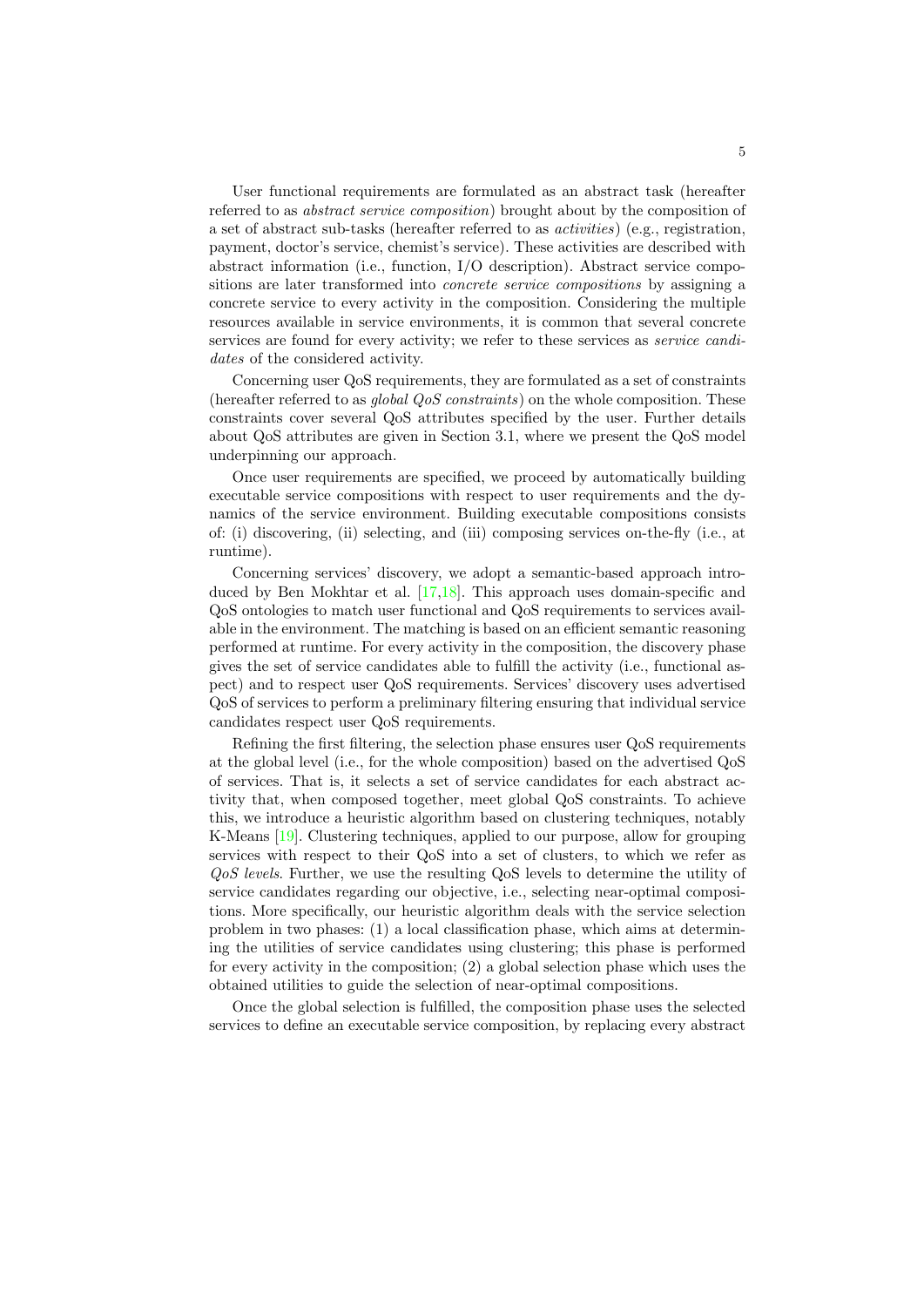activity in the composition with a 'dynamic binding' activity that takes as input the set of selected candidate services for this activity. At runtime, a unique service is selected and enacted among the provided ones with respect to its runtime QoS.

#### 3.1 QoS Model

We consider a generic QoS model based on our previous work [20], in which we introduced a semantic QoS model formulated as a set of ontologies for QoS specification in dynamic service environments. This model allows for specifying cross-domain QoS attributes like response time, availability, reliability, throughput as well as domain-specific QoS attributes, e.g., medical visit price with respect to our scenario. Our model provides a detailed taxonomy of QoS which is flexible and easily extendible. Herein, we introduce an extension that concerns a particular classification of QoS attributes needed for our composition approach. QoS attributes can be divided into two groups: quantitative attributes (e.g., response time, availability, reliability, throughput) and qualitative attributes (e.g., security, privacy of medical information in our scenario). The former attributes are quantitatively measured using metrics, whereas the latter attributes can not be measured, they are rather evaluated in a boolean manner (i.e., they are either satisfied or not). For the sake of simplicity and without loss of generality, in this work we will consider only quantitative QoS attributes, since qualitative attributes can be represented as quantitative attributes determined by boolean metrics (i.e., 0 and 1).

Quantitative QoS attributes are in turn divided into two classes: negative attributes (e.g., response time, medical visit price) and positive attributes (e.g., availability, reliability, throughput). The first class of attributes has a negative effect on QoS, (i.e., the higher their values, the lower the QoS), hence they need to be minimized. On the contrary, positive QoS attributes need to be maximized, since they increase the overall QoS (i.e., the higher their values, the higher the QoS).

On the other hand, QoS attributes' values are determined in two ways: During the selection of services, these values are given by service providers (e.g., based on previous executions of services or using users' feedback). As already stated, we refer to these values as *advertised QoS*, which is specified in services' descriptions. At runtime, QoS values are provided by a monitoring component to enable further dynamic evaluation of services. As already stated, we refer to these values as runtime QoS.

#### 3.2 Composition Model

Our algorithm aims at determining a set of near-optimal compositions. Such purpose requires evaluating the QoS of possible service compositions with respect to their structure and the way QoS is aggregated. That is, the evaluation of QoS depends on the structuring elements used to build the composition, to which we refer as composition patterns, and also QoS aggregation formulas associated with each pattern. Next, we describe the composition patterns on which our approach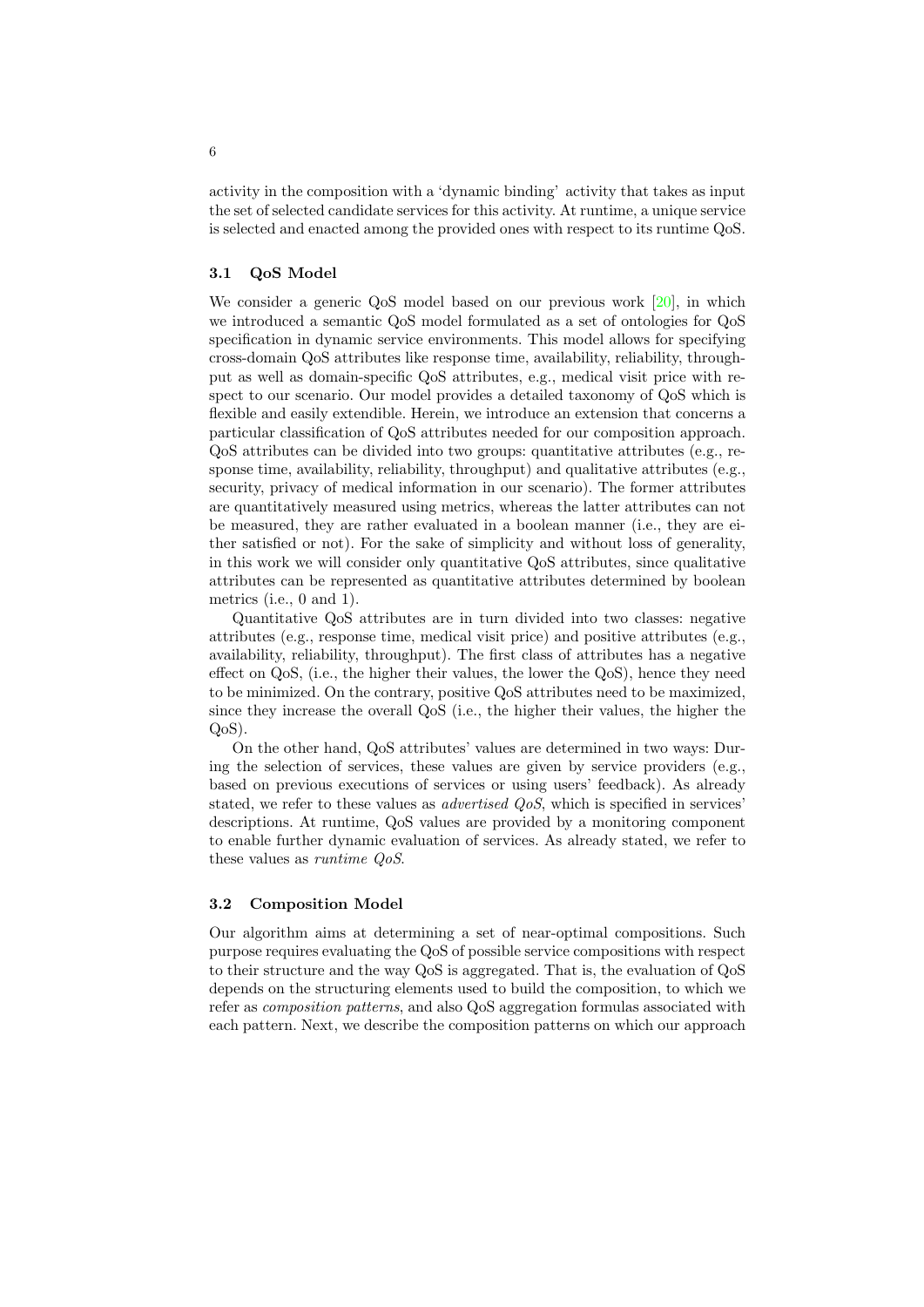is based and we give the aggregation formulas associated with QoS attributes and composition patterns.

Composition Patterns. We consider a set of patterns commonly used by composition approaches [8,3], which cover most of the structures specified by composition languages (such as BPEL) [21,22]:

- Sequence: sequential execution of activities
- AND: parallel execution of activities
- XOR: conditional execution of activities
- Loop: iterative execution of activities

Computing the QoS of Composite Services. For every activity in the abstract service composition, we represent the QoS of a single candidate service  $S_i$  by using a vector  $QoS_{S_i} = \langle q_{i,1}, ..., q_{i,n} \rangle$ , where n represents the number of QoS attributes required by the user and  $q_{i,j}$  represents the value of the QoS attribute  $j$  ( $1 \le j \le n$ ). The QoS of a service composition is evaluated based on the QoS vectors of its constituent services while taking into account the composition patterns. Regarding QoS associated with AND and XOR, we adopt a pessimistic approach that considers worst-case QoS values. That is, to determine the values of the QoS attributes of a service composition, we consider the worst QoS values of all the possible executions of the composition. For instance, to determine the response time of parallel activities (i.e., AND), we consider the activity with the longest response time. Concerning the particular case of iterative activities (i.e., structured as a loop), we adopt a history-based estimation that considers the maximum number of loops (i.e., pessimistic approach). This number is determined from previous executions of the activity. In Table 1, we show examples of QoS computation with respect to QoS attributes and composition patterns. These examples can be classified as cross-domain QoS attributes (e.g., response time, reliability, availability, throughput) and domainspecific QoS attributes (e.g., *medical visit price*), but also as negative attributes

| QoS                       | Composition Patterns |                      |             |               |  |  |
|---------------------------|----------------------|----------------------|-------------|---------------|--|--|
| attributes                | Sequence             | AND                  | <b>XOR</b>  | Loop          |  |  |
| Response time $(RT)$      | $\sum_{i=1}^n rt_i$  | $max(rt_i)$          | $max(rt_i)$ | $rt \times k$ |  |  |
| Reliability $(RE)$        | $\prod_{i=1}^n re_i$ | $\prod_{i=1}^n re_i$ | $min(re_i)$ | $re^{k}$      |  |  |
| Availability $(AV)$       | $\prod_{i=1}^n av_i$ | $\prod_{i=1}^n av_i$ | $min(av_i)$ | $av^k$        |  |  |
| Throughput $(TH)$         | $min(th_i)$          | $min(th_i)$          | $min(th_i)$ | th            |  |  |
| Medical visit price $(P)$ | $\sum_{i=1}^n p_i$   | $\sum_{i=1}^n p_i$   | $max(p_i)$  | $p \times k$  |  |  |

**Table 1.** QoS computation examples:  $rt_i, re_i, av_i, th_i, p_i$  represent respectively, response time, reliability, availability, throughput and the medical visit price of services candidates structured with respect the composition patterns, whereas  $RT, RE, AV, TH, P$  represent the aggregated values of response time, reliability, availability, throughput and the medical visit price, respectively.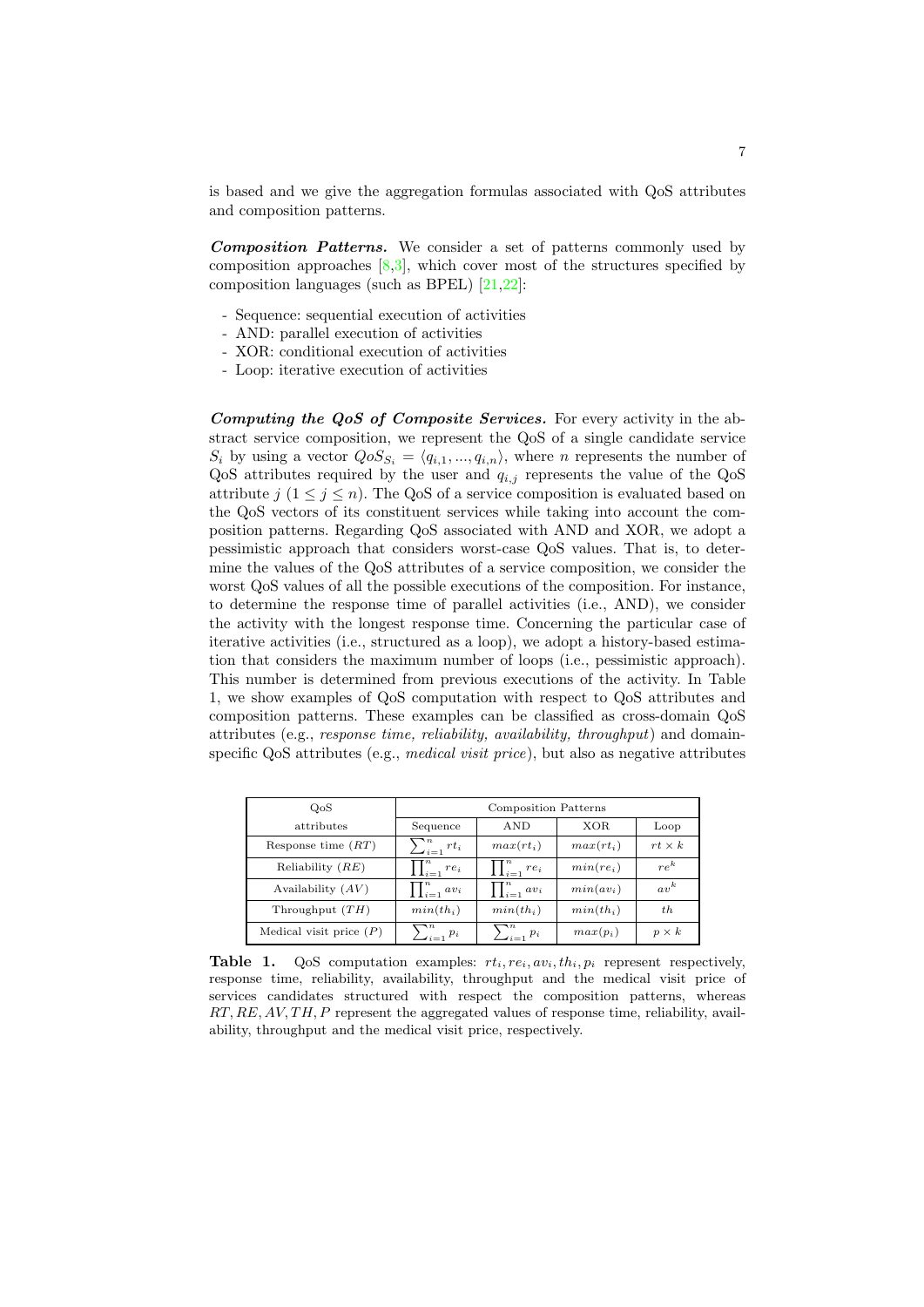(e.g., response time, medical visit price) and positive attributes (e.g., reliability, availability, throughput). Let us consider for example, the QoS computation of the medical visit price. Concerning the Sequence and AND patterns, the price is the sum of  $p_i$  values associated with the involved services (e.g., meeting doctors, buying medicines). For the XOR pattern (e.g., meeting two doctors with different specialties in an exclusive manner decided based on pre-diagnosis) the price is the maximum among  $p_i$  values of the involved services. Finally, for the iterative pattern (i.e., loop), the aggregated price is the value  $p$  of the repeated service multiplied by the number of loops  $k$ .

Notations. To state the problem that we are addressing in a formal way, we use the following notations:

- $AC = \{A_1, ..., A_x\}$  is an abstract service composition with x activities.
- $CC = \{S_1, ..., S_x\}$  is a concrete service composition with x service candidates, every service candidate  $S_i$  is bound to an abstract activity  $A_i$  $(1 \leq i \leq x).$
- $-U = \{U_1, ..., U_n\}$  is a set of global QoS constraints imposed by the user on n QoS attributes.
- QoS of a service candidate  $S_i$  is represented as a vector  $QoS_{S_i} = \langle q_{i,1}, ..., q_{i,n} \rangle$ where  $q_{i,j}$  is the advertised value of QoS attribute  $j$   $(1 \leq j \leq n)$ .
- QoS of a concrete service composition CC is represented as a vector  $Q \circ S_{CC} = \langle Q_1, ..., Q_n \rangle$  where  $Q_j$  is the aggregated value of QoS attribute j  $(1 \leq j \leq n).$
- Each service candidate  $S_i$  has an associated utility function  $f_i$ .
- Each concrete service composition  $CC$  has an associated utility function  $\mathcal{F}$ .

## 4 Service Selection Algorithm

In the literature, service selection algorithms fall under two general approaches: (i) local [8] and (ii) global selection [3]. The former proceeds by selecting the best services (in terms of QoS) for every abstract activity individually. This approach has a low computational cost but it does not guarantee meeting global QoS constraints imposed by the user. For instance, regarding our scenario, this approach proceeds by selecting services offering the best trade-off between the required QoS attributes (e.g., response time, availability, reliability, throughput and medical visit price) for every activity apart. Thus, it cannot handle, for example, the global response time of the whole composition.

Conversely, global selection ensures meeting global QoS constraints since it selects the optimal service composition, i.e, a composition which respects global QoS constraints and has the highest QoS. This approach considers all possible compositions of services and selects the optimal one.

Nevertheless, the computational cost of global selection is NP-hard. To meet global QoS constraints in a timely manner, we present a heuristic algorithm

8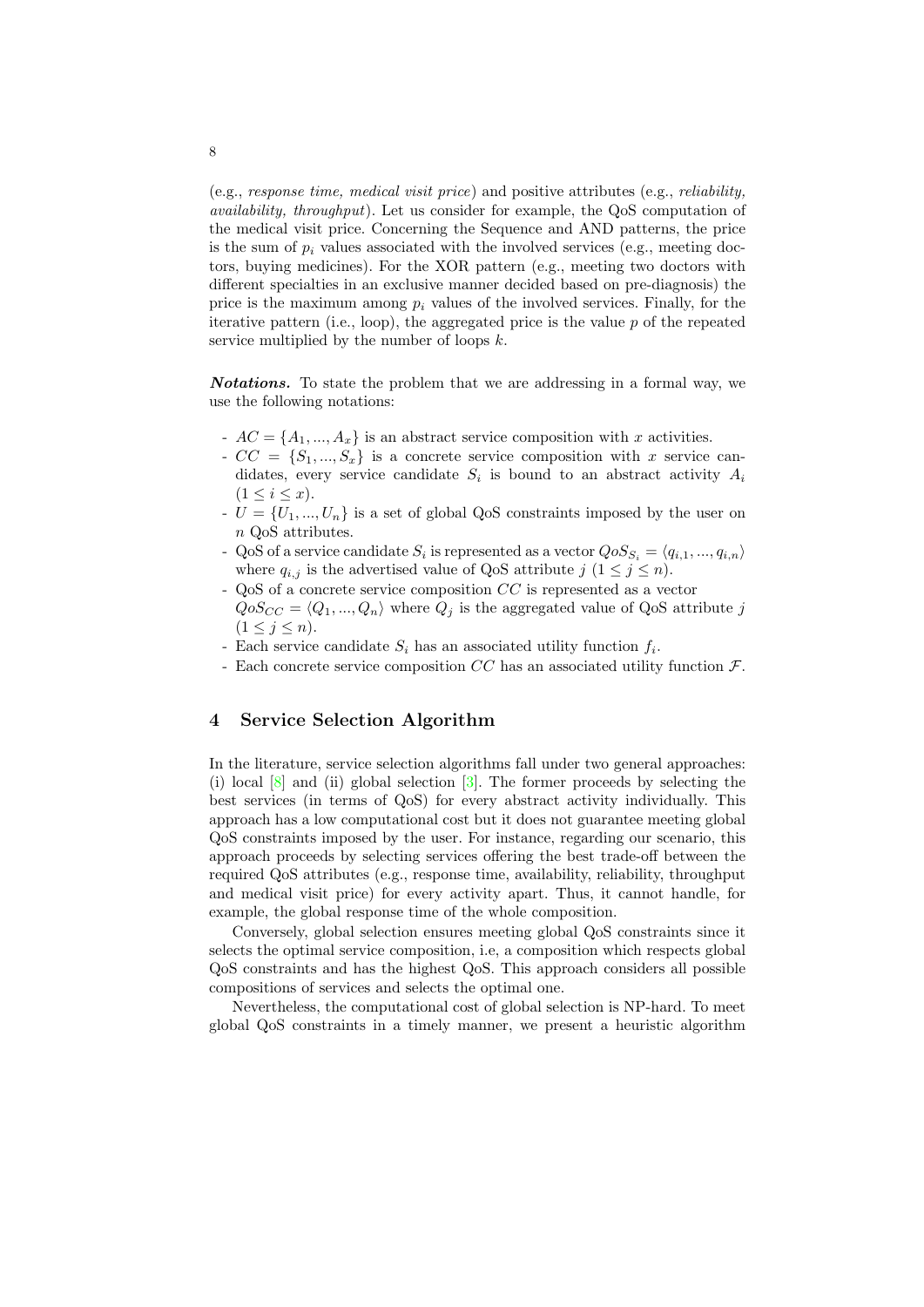that combines local and global selection techniques. Starting from the assumption that service candidates (for every activity in the abstract process) are already given by the semantic discovery phase, our algorithm proceeds through the following phases:

- 1. Scaling phase, which is a pre-processing phase aiming to normalize QoS values associated with negative and positive QoS attributes;
- 2. Local classification, which aims at classifying candidate services (for every activity in the abstract process) according to different QoS levels; this classification is further used to determine the utilities of every service candidate regarding our purpose;
- 3. Global selection, which aims at using the obtained utilities to guide the selection of near-optimal compositions.

#### 4.1 Scaling Phase

As already mentioned, QoS attributes can be either negative or positive, thus some QoS values need to be minimized whereas other values have to be maximized. To cope with this issue, the scaling phase normalizes every QoS attribute value by transforming it into a value between 0 and 1 with respect to the formulas below [8].

Negative attributes : 
$$
q'_{i,j} = \begin{cases} \frac{q_j^{max} - q_{i,j}}{q_j^{max} - q_j^{min}} & \text{if } q_j^{max} - q_j^{min} \neq 0\\ 1 & \text{else} \end{cases}
$$
 (1)

Positive attributes : 
$$
q'_{i,j} = \begin{cases} \frac{q_{i,j} - q_i^{min}}{q_j^{max} - q_j^{min}} & \text{if } q_j^{max} - q_j^{min} \neq 0\\ 1 & \text{else} \end{cases}
$$
 (2)

where  $q'_{i,j}$  denotes the normalized value of QoS attribute j associated with service candidate  $S_i$ . It is computed using the current value  $q_{i,j}$  and also  $q_j^{max}$  and  $q_j^{min}$ , which refer respectively to the maximum and minimum values of QoS attribute j among all service candidates.

The same formulas are also used to normalize the aggregated QoS values of concrete service compositions. Each composition CC is represented by a vector  $Q \circ S_{CC} = \langle Q_1, ..., Q_n \rangle$  with n QoS attributes. The normalization produces a QoS vector  $Q \circ S_{CC} = \langle Q'_1, ..., Q'_n \rangle$ . The values of  $Q'_j$   $(1 \leq j \leq n)$  are computed based on the current value  $Q_j$ , and also  $Q_j^{max}$  and  $Q_j^{min}$ , which refer respectively to the maximum and minimum values of  $Q_j$  among all concrete service compositions.

#### 4.2 Local Classification

Local classification is performed locally for every activity in the abstract service composition. It aims at classifying service candidates associated with a given activity into multiple QoS levels (i.e., clusters) with respect to their QoS. Each level contains the set of service candidates having roughly the same QoS. This classification is further used to determine the relative importance of service candidates regarding our objective (i.e., selecting near-optimal compositions). To do so, we use clustering techniques, notably the K-means [19] algorithm.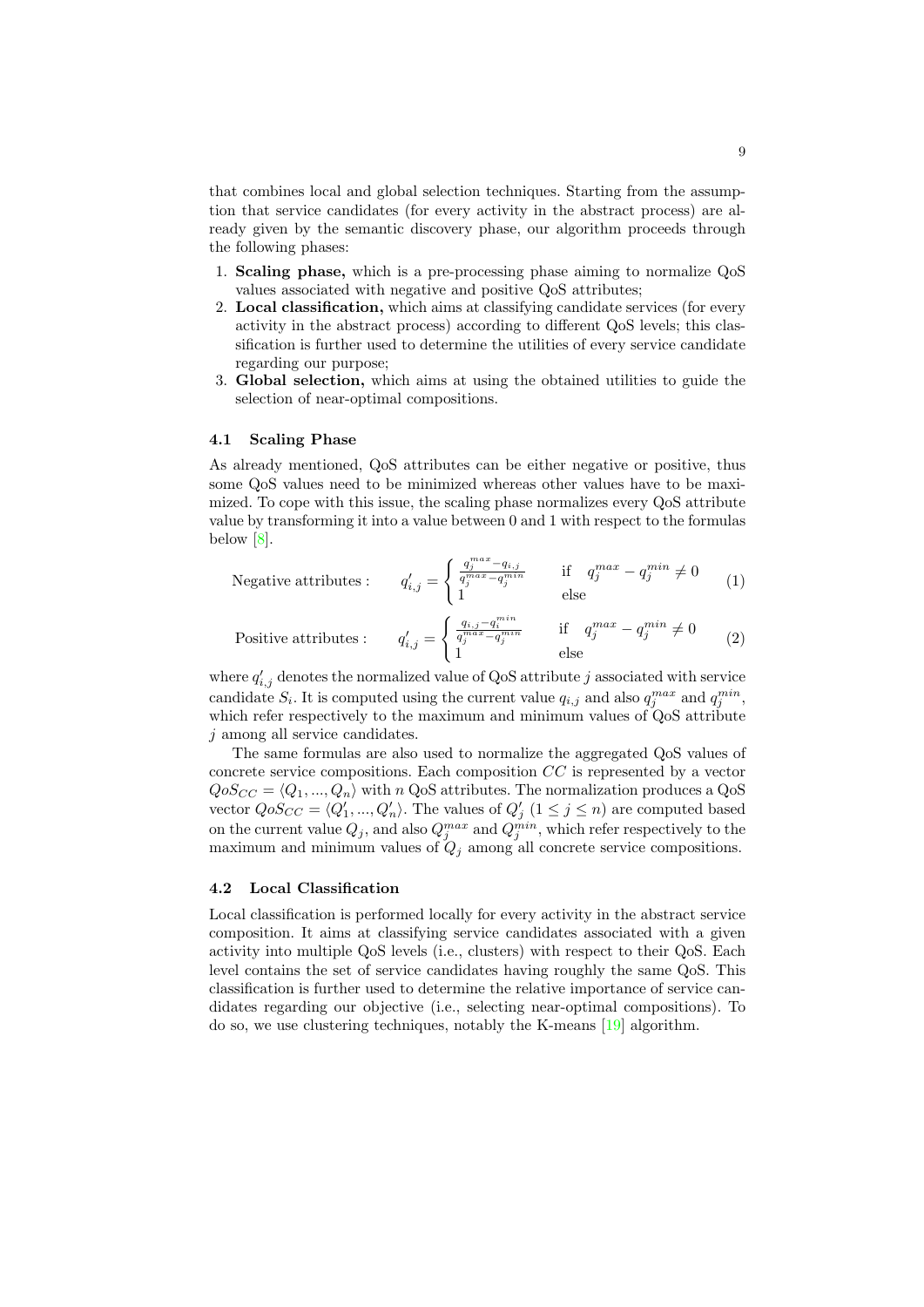Classification Overview. K-means provides a simple and efficient way to classify a set of data points into a fixed number of clusters. These data points are characterized by their N-dimensional coordinates  $\langle x_1, x_2, ..., x_n \rangle$ . The main idea of K-means is to define a centroid  $c = \langle x_{c,1}, x_{c,2}, \ldots, x_{c,n} \rangle$  for every cluster and to associate each data point  $dp_i = \langle x_{i,1}, x_{i,2}, \ldots, x_{i,n} \rangle$  to the appropriate cluster by computing the shortest N-dimensional Euclidian distance D between the data point and each centroid:

$$
D_{(c,dp_i)} = \sqrt{\sum_{j=1}^{n} (x_{c,j} - x_{i,j})^2}
$$
 (3)

Further, the values of centroids are updated by computing the average of their associated data points. The clustering iterates by alternating these two steps (i.e., updating centroids, clustering data points) continuously until reaching a fixpoint (i.e., centroids' values do not change any more). The result of K-means will be the set of final clusters and their associated data points. It is worth noting that K-means has a polynomial computational cost in function of the number of iterations [23].



Fig. 1. Example of K-means with 2 dimensions  $(x, y)$  and 3 clusters: min, middle and max

In our context, we use K-means to group service candidates of every activity in the abstract service composition into multiple QoS levels. QoS levels are thus represented as clusters and service candidates are considered as data points determined by the QoS vectors  $Q \circ S_{S_i} = \langle q_{i,1}, ..., q_{i,n} \rangle$ .

QoS Levels Computation. To cluster service candidates, we need first to determine the initial values of QoS levels (i.e., centroids). For this matter, we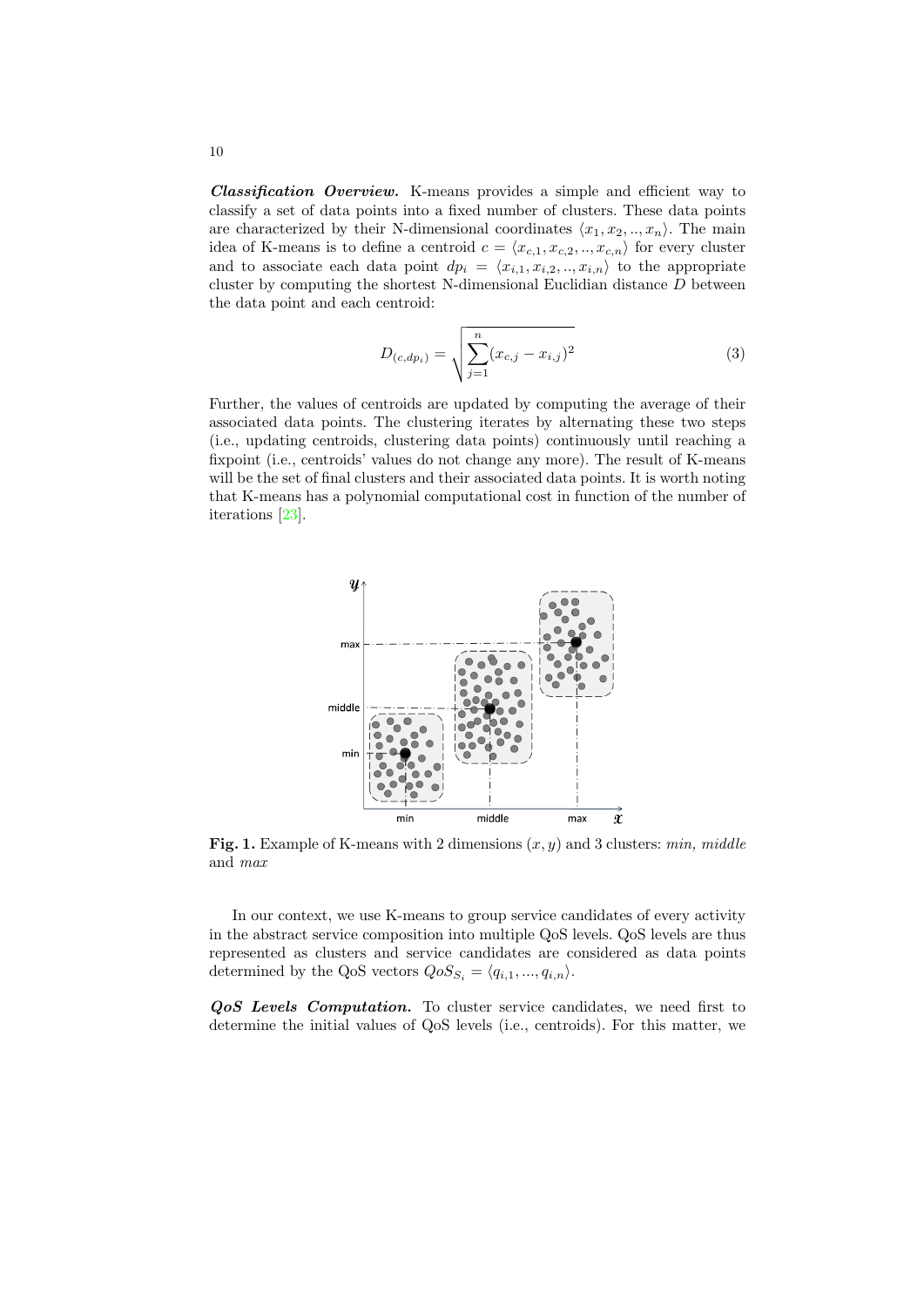define m QoS levels (i.e.,  $QL_l$ ,  $(1 \leq l \leq m)$ ), where m is a constant number fixed a priori (Fig. 2). The value of  $m$  differs from an activity to another and it is supposed to be given by domain experts with respect to the service density[20] of the considered activity. For instance, in our medical visit scenario, the number of QoS levels related to the doctors' activity is fixed by the hospital system administrator with respect to the number of doctors in the hospital. Once the number of QoS levels is fixed, the value of each level is determined by dividing the range of the n  $\cos$  attributes (fixed by the global QoS constraints) into m equal quality ranges  $qr$  with respect to the following formula:

$$
qr_j^l = q_j^{min} + \frac{l-1}{m-1} * (q_j^{max} - q_j^{min}) \qquad 1 \le l \le m \tag{4}
$$

where  $qr_j^l$  denotes the quality range l of QoS attribute j with  $(1 \leq j \leq n)$ , whereas  $q_j^{max}$  and  $q_j^{min}$  refer to the maximum and minimum values of the attribute  $j$ , respectively. The initial value of each QoS level is then:  $QL_l = \langle qr_1^l, ..., qr_n^l \rangle$  with  $1 \leq l \leq m$ .

Once the initial values of QoS levels are determined, we perform the clustering of service candidates, and then we obtain the final set of QoS levels which is used to determine the utility of service candidates.



Fig. 2. Computation of Quality Levels

Service Utility Computation. The objective of our algorithm is selecting near-optimal compositions, but also obtaining a number of near-optimal compositions as large as possible. Indeed, the larger the number of selected compositions is, the larger is the choice of services allowed during dynamic binding. Additionally, providing a large number of compositions helps preventing the starvation problem during dynamic binding of services. This problem arises when, e.g., a few number of services are selected for dynamic binding but none of them is available at runtime.

For this matter, we consider a utility function  $f_i$  which characterizes the relative importance of a service candidate  $S_i$  regarding the objective above. The utility  $f_i$  is calculated based on two parameters: (i) QoS of  $S_i$  and, (ii) the number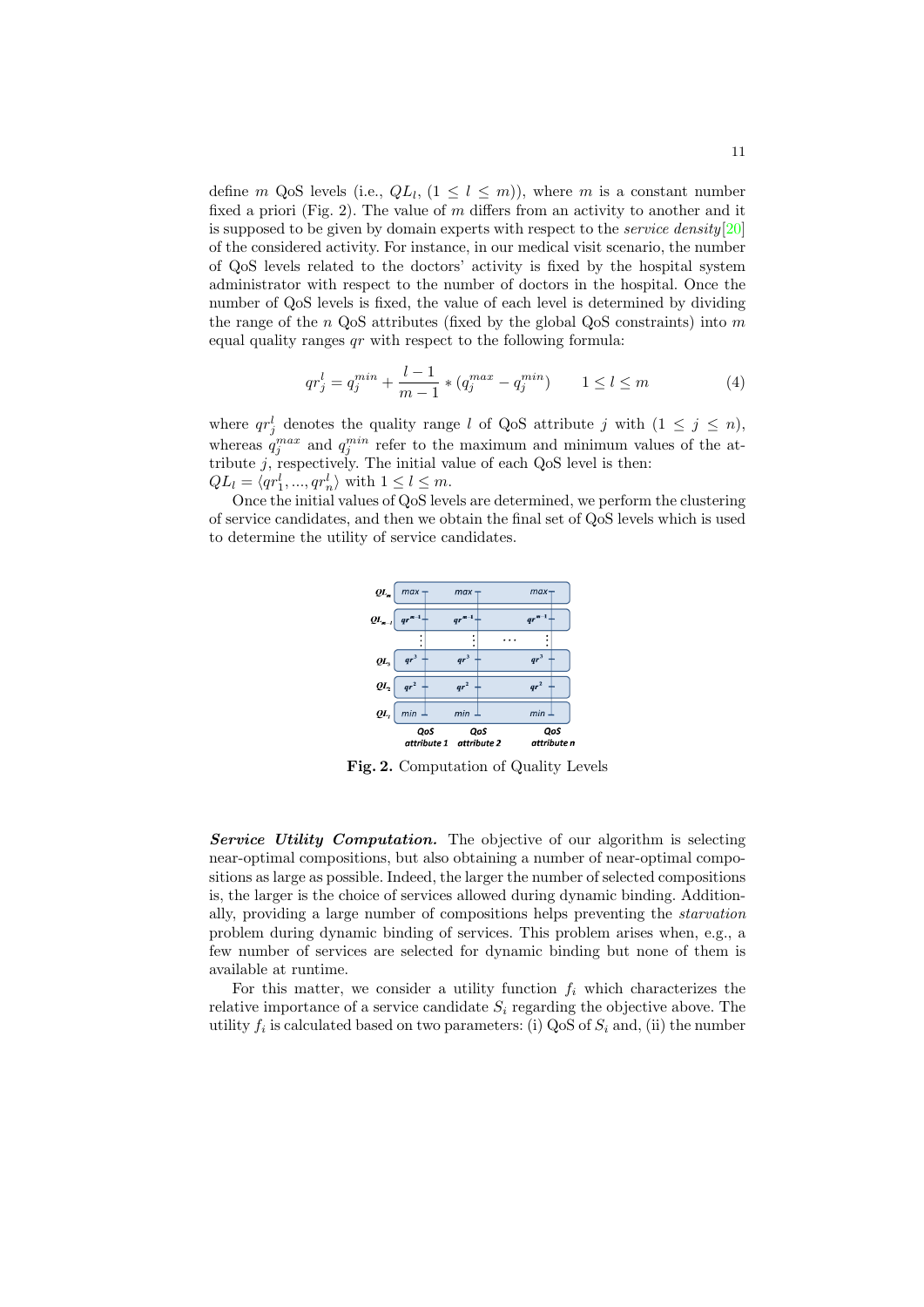of services in the QoS level to which  $S_i$  belongs. The first parameter is interpreted as follows: the higher  $Q$ oS of  $S_i$ , the higher its ability to be part of feasible compositions. Concerning the second parameter, it represents the importance of the QoS level  $QL_1$  to which  $S_i$  belongs, i.e., if the number of service candidates associated with  $QL_l$  is large, this means that using  $QL_l$  would eventually lead to finding more feasible compositions. Therefore,  $f_i$  is computed as follows:

$$
f_i = (r/t) * qos_i \qquad \text{where} \quad qos_i = \left(\sum_{j=1}^n q'_{i,j}\right)/n \tag{5}
$$

where r is the number of services in the QoS level  $QL_1$  to which  $S_i$  pertains, t is the total number of service candidates for the activity, and  $q\sigma s_i$  is the QoS utility of service  $S_i$ . It is computed as the average of the normalized QoS attributes' values  $q'_{i,j}$ . As the values  $(r/t)$  and  $qos_i$  are comprised between 0 and 1 (i.e., since  $r \leq t$  and  $0 \leq q_{i,j} \leq 1$ , respectively), the value of  $f_i$  is also comprised between 0 and 1.

#### 4.3 Global Selection

Global selection aims at selecting near optimal compositions, i.e., compositions that (i) respect global QoS constraints and (ii) maximize the utility function  $F$ . The utility function  $F$  of a concrete service composition  $CC$  with  $QoS_{CC} =$  $\langle Q'_1, ..., Q'_n \rangle$  is defined as the average of its normalized QoS values  $Q'_j$ :

$$
\mathcal{F} = \left(\sum_{j=1}^{n} Q_j'\right) / n \tag{6}
$$

Therefore, the problem that we are addressing can be stated as finding concrete service compositions that fulfill these two conditions:

1. For every QoS attribute  $j$   $(1 \leq j \leq n)$ ,

-  $Q_j \leq U_j$  for negative attributes;

- $Q_j \ge U_j$  for positive attributes;
- 2. The QoS utility  $\mathcal F$  is maximized.

**Heuristic Overview.** The goal of our heuristic is to use the utilities  $f_i$  resulting from the local classification phase to select near-optimal compositions without considering all possible combinations of services. Towards this purpose, we fix a utility threshold  $\mathcal T$  that allows for considering only service candidates with a utility value  $f_i \geq \mathcal{T}$ , thus enabling to focus on the most eligible services (i.e., services with the highest  $f_i$  values).

The choice of the threshold  $\mathcal T$  is of great importance in our algorithm since it allows for tuning the trade-off between the number of resulting compositions and the timeliness of the algorithm. Indeed, if  $\mathcal T$  increases, the number of considered services possibly decreases and consequently so will the number of compositions to check. Hence, the execution time of the algorithm decreases, but the number of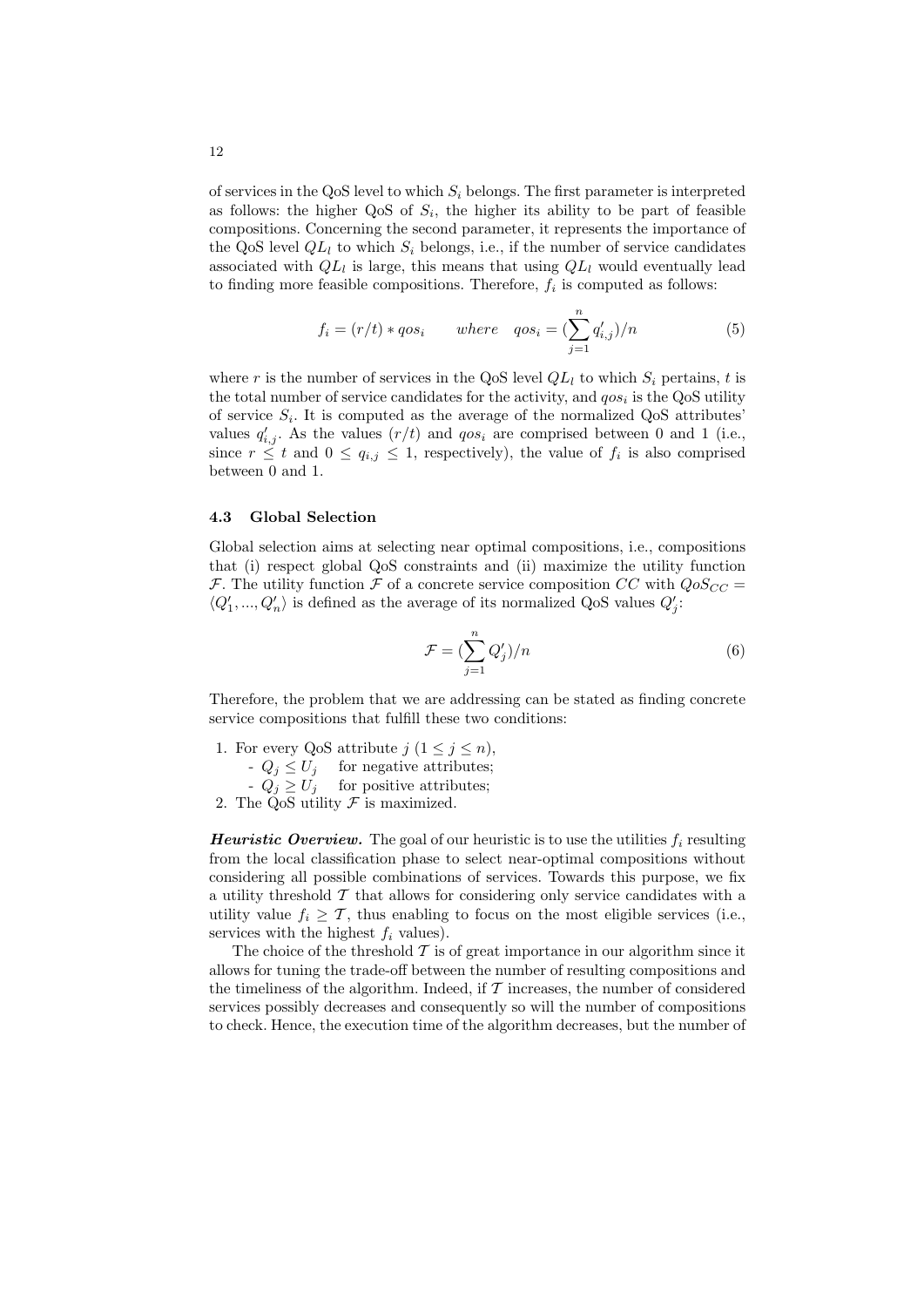resulting near-optimal compositions decreases as well. Conversely, if T decreases, the number of services to consider possibly increases and hence, the number of obtained compositions possibly increases, too. However, the execution time of the algorithm increases as well.

The latter point leads to another important result, which is about the application of our algorithm. Indeed, tuning  $\mathcal T$  makes our algorithm generic and flexible, so that it can be applied to multiple dynamic service environments according to their characteristics, particularly their service density [20] and also time constraints in such environments. For instance, if a service environment has a high service density, the system can tune  $\mathcal T$  so that the algorithm will be more selective and give a satisfying number of service compositions. By the same, if the execution time in dynamic service environments is heavily constrained (e.g., highly dynamic environments), the system can also tune  $\mathcal T$  to make the algorithm check a limited number of service compositions, thus enabling to respect timeliness constraints of such environments.

**Pruning the Search Tree.** Our algorithm proceeds by exploring a combinatorial search tree built from candidate services according to the following rules:

- Every service candidate  $S_i$  having  $f_i \geq \mathcal{T}$  is a node in the search tree;
- If there is a link (i.e., control flow) from activity  $A_x$  to activity  $A_y$  in the abstract service composition, then the candidate services of  $A_x$  will be the child nodes of every service candidate in  $A_u$ ;
- Child nodes (i.e., services associated with an activity  $A_i$ ) are sorted from left to right according to their utility values  $f_i$ . Services with higher values of  $f_i$  are on the left and those with lower values are on the right.
- Add a virtual root node to all the nodes without incoming links.

Once the search tree is built, our heuristic algorithm ensures that its constituent service compositions meet user QoS requirements. Towards this purpose, it first generates a global QoS aggregation formula (i.e., for the whole composition) for every QoS attribute by exploring the structure of the composition. Then it uses the generated formulas to compute the aggregated QoS value of each attribute and the QoS utility of service compositions. The algorithm further checks the feasibility of these compositions by setting the global QoS constraints given by the user as upper bounds for the aggregated QoS values. The above step in performed along with the following optimizations aiming to prune the search tree of our algorithm.

– Pruning using incremental computation As our algorithm traverses down the search tree from the root node to the leaf nodes, the aggregated QoS values increase along with the traversal of the tree. Consequently, if the aggregated QoS values calculated at any non-leaf node in the traversal of the tree, does not respect QoS constraints, then all the sub-tree under the non-leaf node will be pruned. This optimization is useful when we deal with long running processes having a large number of activities.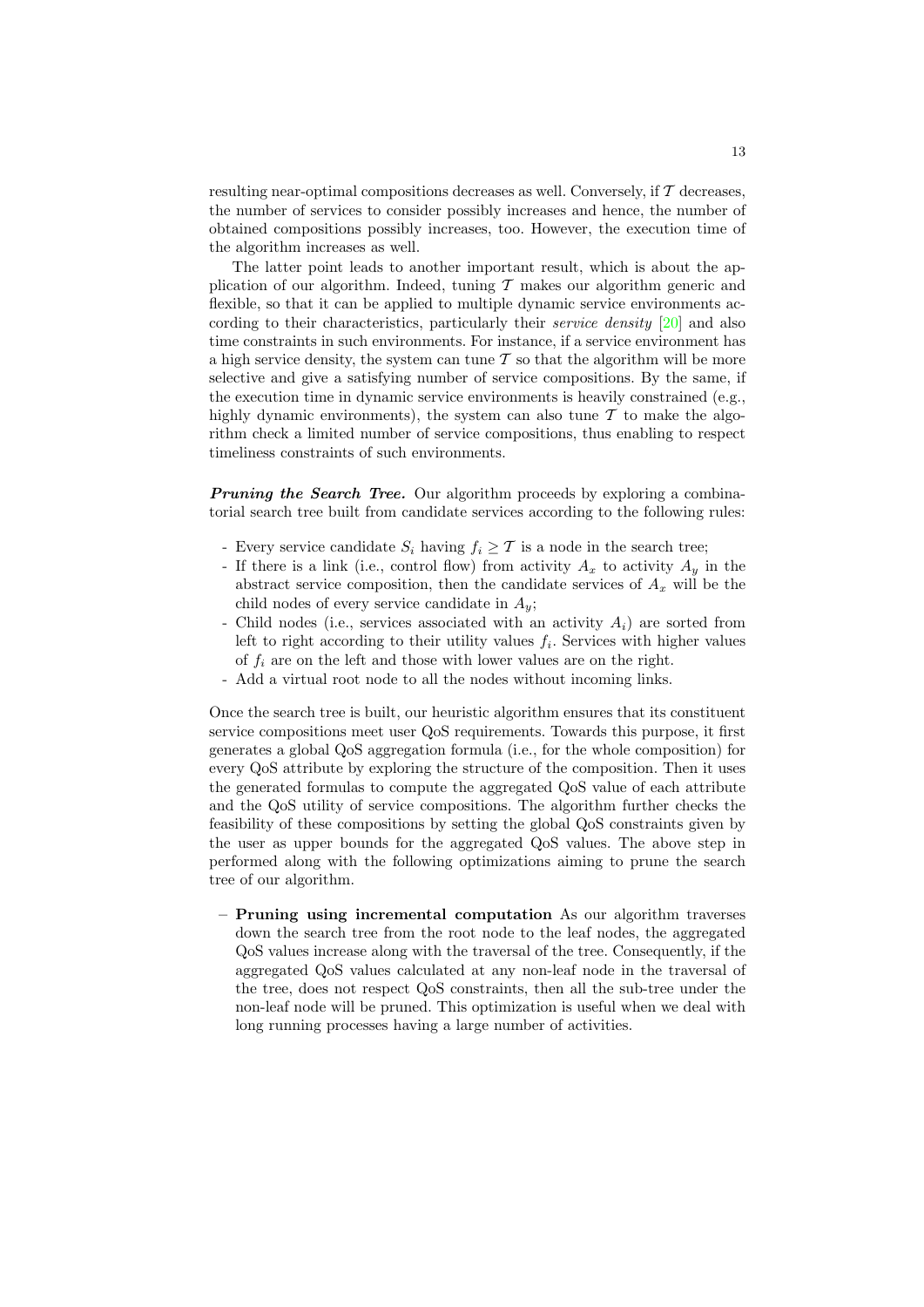– Pruning using utility values approximation This idea concerns an approximation rather than an exact optimization. It utilizes the fact that our algorithm explores the search tree in an ordered way, i.e., it checks services with higher  $f_i$  values first. Therefore, if a service candidate  $S_i$  does not lead to any feasible composition, all its following nodes (i.e., service candidates of the same activity but with lower  $f_i$  values) will be not considered for the rest of the computation, which reduces the number of services to check. This approximation is convenient when we have a large number of candidate services per activity.

Our algorithm uses the above optimizations together, along with an additional improvement allowing to enhance the timeliness of the algorithm. Indeed, to reduce the time needed for computing the aggregated QoS values of service compositions, we ensure that only one service candidate changes when the algorithm switches from a composition to another. That is, the difference between two consecutive compositions  $CC_v$  and  $CC_w$  is that a service candidate  $S_i$  in the first composition will be replaced by a service  $S_i$  in the second one. Thus, instead of computing the whole aggregated  $QoS$  values of  $CC<sub>w</sub>$ , the algorithm updates the aggregated QoS values of  $CC_v$  with respect to  $QoS_{S_i}$  and  $QoS_{S_j}$ .

Finally, our algorithm produces as output the set of near-optimal compositions ranked according to their utilities  $F$ . The obtained compositions are then used for the generation of an executable service composition underpinning dynamic binding of services.

## 5 Experimental Evaluation

#### 5.1 Experimental Setup

We conducted a set of experiments to evaluate the quality of our algorithm. These experiments were conducted on a Dell machine with two AMD Athlon 1.80GHz processors and 1.8 GB RAM. The machine is running under Windows XP operating system and Java 1.6. In these experiments, we focus on two metrics:

- Execution time This metric measures the response time of our algorithm with respect to the size of the problem in terms of the number of activities and the number of services per activity. In these experiments, we measure separately the execution time of local classification and global selection.
- Optimality This metric measures how close the utility of the best composition given by our algorithm to the utility of the optimal composition given by the brute-force algorithm. The optimality metric is then given by the following formula:

$$
Optimality = \mathcal{F}/\mathcal{F}_{opt} \tag{7}
$$

where  $\mathcal F$  is the utility of the best composition given by our heuristic algorithm and  $\mathcal{F}_{opt}$  is the utility of the optimal composition given by the brute force algorithm.

14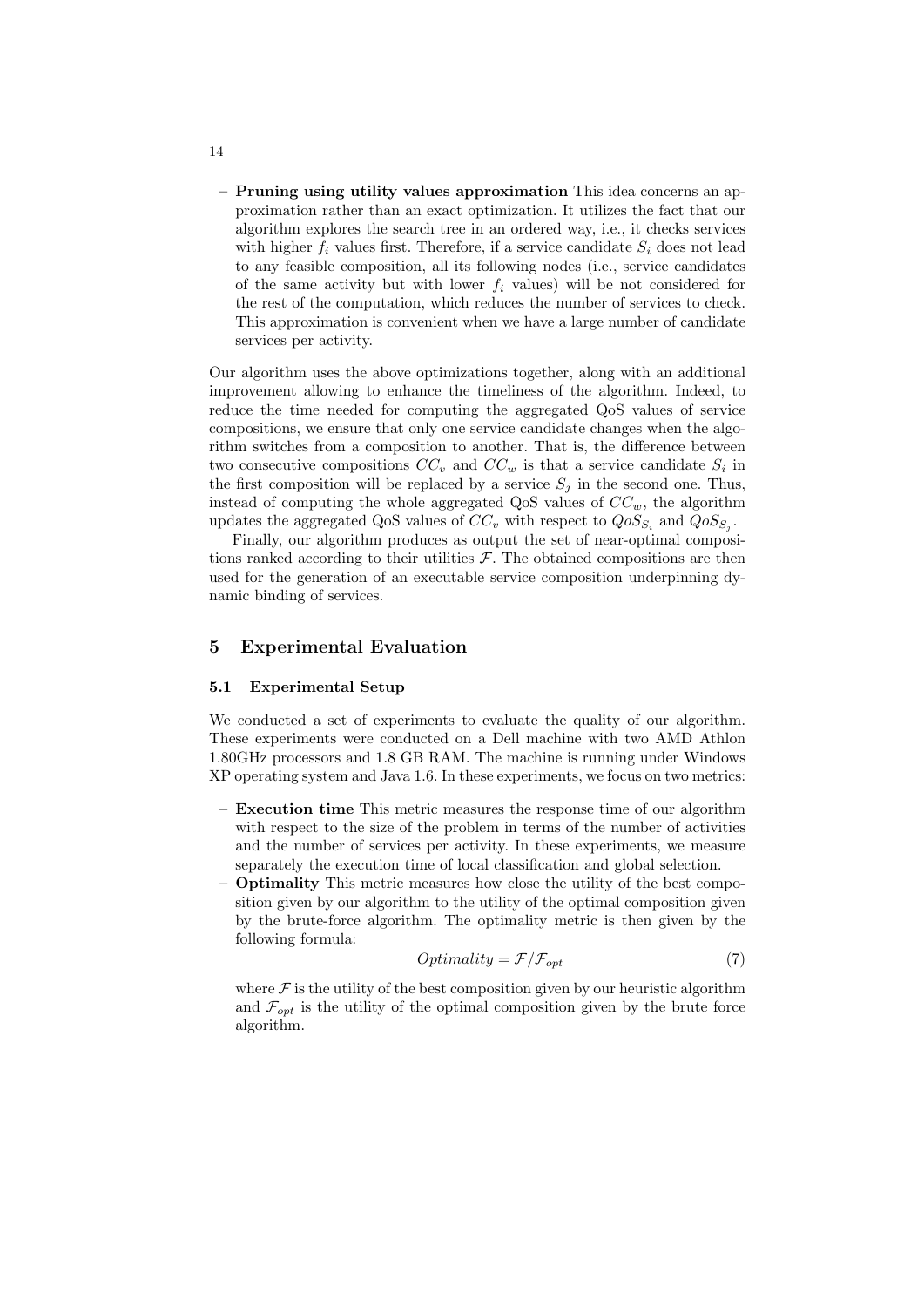In our experiments, we use the data given by previous studies about Web Services' QoS [24,25]. In these studies, the authors provide a set of QoS metrics (i.e., response time, throughput, availability, validation accuracy, cost) related to current email validation Web services (Table 2). We use these metrics as a sample input data for our algorithm. Nevertheless, the number of Web services considered in these studies is too limited compared to the number of services that we need to assess the scalability of our algorithm. To this regard, we developed a Data Generator that randomly generates input data for our algorithm between the minimmum and maximum values of the QoS metrics given in Table 2. Further, we developed a Process Generator that randomly generates abstract

| Service             |           |                            |        | Response Throughput Availability Validation Accuracy | $\cos t$       |
|---------------------|-----------|----------------------------|--------|------------------------------------------------------|----------------|
| Provider            | Time (ms) | $(\text{req.}/\text{min})$ | $(\%)$ | $(\%)$                                               | (cents/invoke) |
| XMLLogic            | 720       | 6.00                       | 85     | 87                                                   | 1.2            |
| <b>XWebservices</b> | 1100      | 1.74                       | 81     | 79                                                   |                |
| <b>StrikeIron</b>   | 912       | 10.00                      | 96     | 94                                                   |                |
| <b>CDYNE</b>        | 910       | 11.00                      | 90     | 91                                                   | 2              |
| Webservicex         | 1232      | 4.00                       | 87     | 83                                                   | 0              |
| ServiceObjects      | 391       | 9.00                       | 99     | 90                                                   | 5              |

Table 2. QoS metrics for email validation Web Services

processes to use as input for experimenting with our algorithm. The Process Generator takes as arguments the number of activities and the number of candidate services per activity, and it yields as output a process by structuring the activities with respect to randomly chosen composition patterns. The Process Generator uses the Data Generator to provide the QoS values associated with service candidates of each activity in the process.

For the purpose of these experiments, we vary the number of activities and the number of services per activity between 10 and 50. Concerning the number of QoS constraints, it is comprised between 2 and 5 constraints. Finally, for the sake of precision we execute each experiment 20 times and we calculate the mean value of the obtained results.

Once data input is generated, we need to fix the values of the following parameters before launching the experiments:

- We set the values of global constraints given by the user to the mean value m of every QoS attribute aggregated with respect to the structure of the generated process composition.
- We use the method of computing QoS levels described in Section 3.2 to cluster service candidates according to 3 clusters: Min, Middle and Max.
- Concerning the computation of the utility threshold T, we fix it to  $(m + \sigma)$ where  $m$  and  $\sigma$  denote respectively, the mean value and standard deviation of  $f_i$  utilities of all service candidates. As we have a large number of service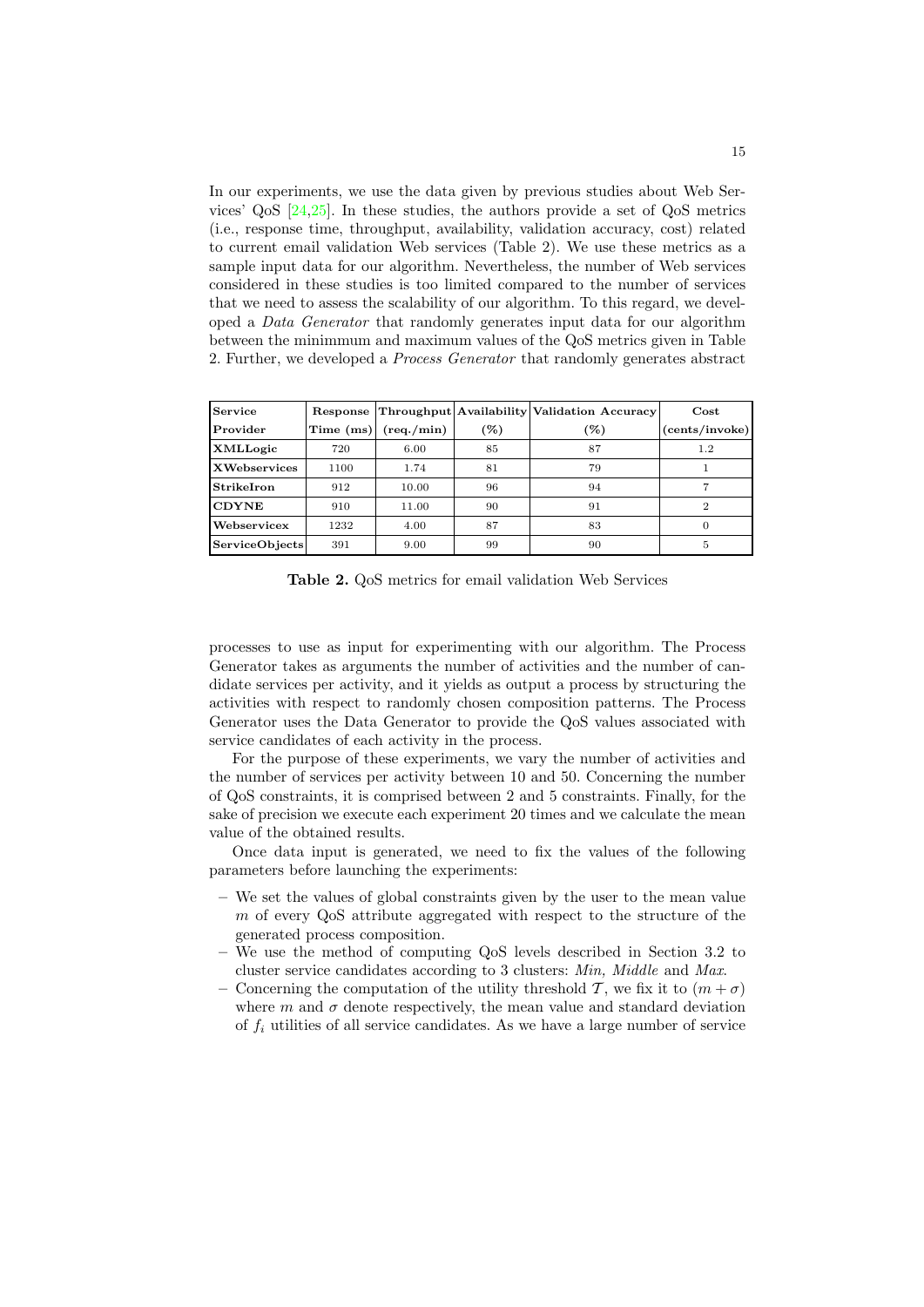candidates, we assume that the values of  $f_i$  are normally distributed. According to this, the *central limit theorem*[26] states that the value  $(m + \sigma)$ allows for discarding approximately 74% of service candidates.

#### 5.2 Experimental Results

During the experiments, we aimed to compare the execution time of our algorithm to the execution time of a brute-force algorithm that we developed for the purpose of these experiments. Nevertheless, the latter algorithm takes a long time to execute (i.e., several hours) for a number of activities more than 20. Hence, we are not going to present the execution time of both algorithms, we will rather present the measurements obtained for our algorithm.



Fig. 3. Execution time of the local classification phase (for a fixed number of QoS constraints)

Fig. 4. Execution time of the global selection phase (for a fixed number of QoS constraints)

Figures 3 and 4 show the execution time of local classification and global selection, respectively. These measurements are obtained by fixing the number of QoS constraints to 5 and varying the number of activities and the number of service candidates per activity between 10 and 50. The obtained measurements show that the execution time of our algorithm increases along with the number of activities and the number of services per activity, which is an expected result. Conversely, in Figures 5 and 6, we measure the execution time of our algorithm while fixing the number of service candidates per activity to 50, and varying the number of activities between 10 and 50 and the number of QoS constraints between 2 and 5. These figures show that the execution time of our algorithm also increases along with the number of activities and the number of QoS constraints.

Additionally, it is worth noting that the execution time of the local classification phase is approximately negligible compared to the execution time of the global selection phase (i.e.,  $45 \text{ms} \ll 0.8 \text{s}$ ), which is an expected result given that K-Means is a simple algorithm with a polynomial computational cost[23]. Overall, in almost all cases our algorithm is executed in a reasonable amount of time (i.e., less than 0.9s) if we compare it, e.g., to the response time of the email validation Web services described in Table 2.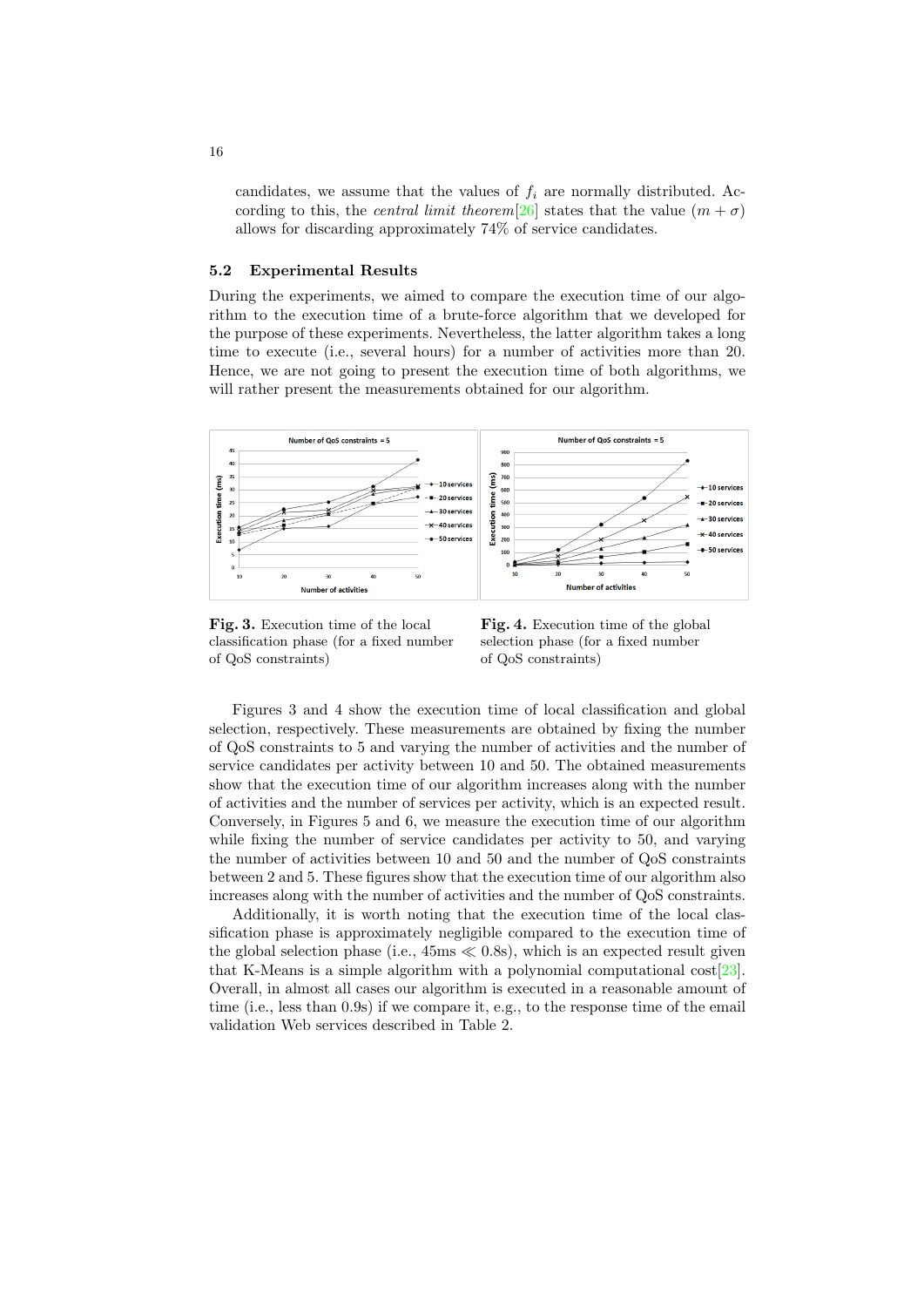

Fig. 5. Execution time of the local classification phase (for a fixed number of services)

Fig. 6. Execution time of the global selection phase (for a fixed number of services)

Concerning the optimality of our algorithm, we measure it while fixing the number of QoS constraints to 5, and varying the number of activities and the number of services per activity between 10 and 50. Figure 7 shows that the optimality of our algorithm increases along with the number of activities and the number of services per activity. This means that, when it deals a large number of compositions, our algorithm finds more feasible compositions that may provide a better utility. This is explained by the fact that the utility of the best composition increases along with the probability to find services with QoS values close to the optimal QoS (i.e., near-optimal QoS values). As the service candidates are randomly generated, this probability increases along with the number of generated services and also with the number of activities, thus increasing the utility of the overall composition.



Fig. 7. Optimality of our algorithm

In general, our algorithm produces a satisfying optimality (i.e., more than 62%). However, this metric can be further enhanced by tuning the utility thresh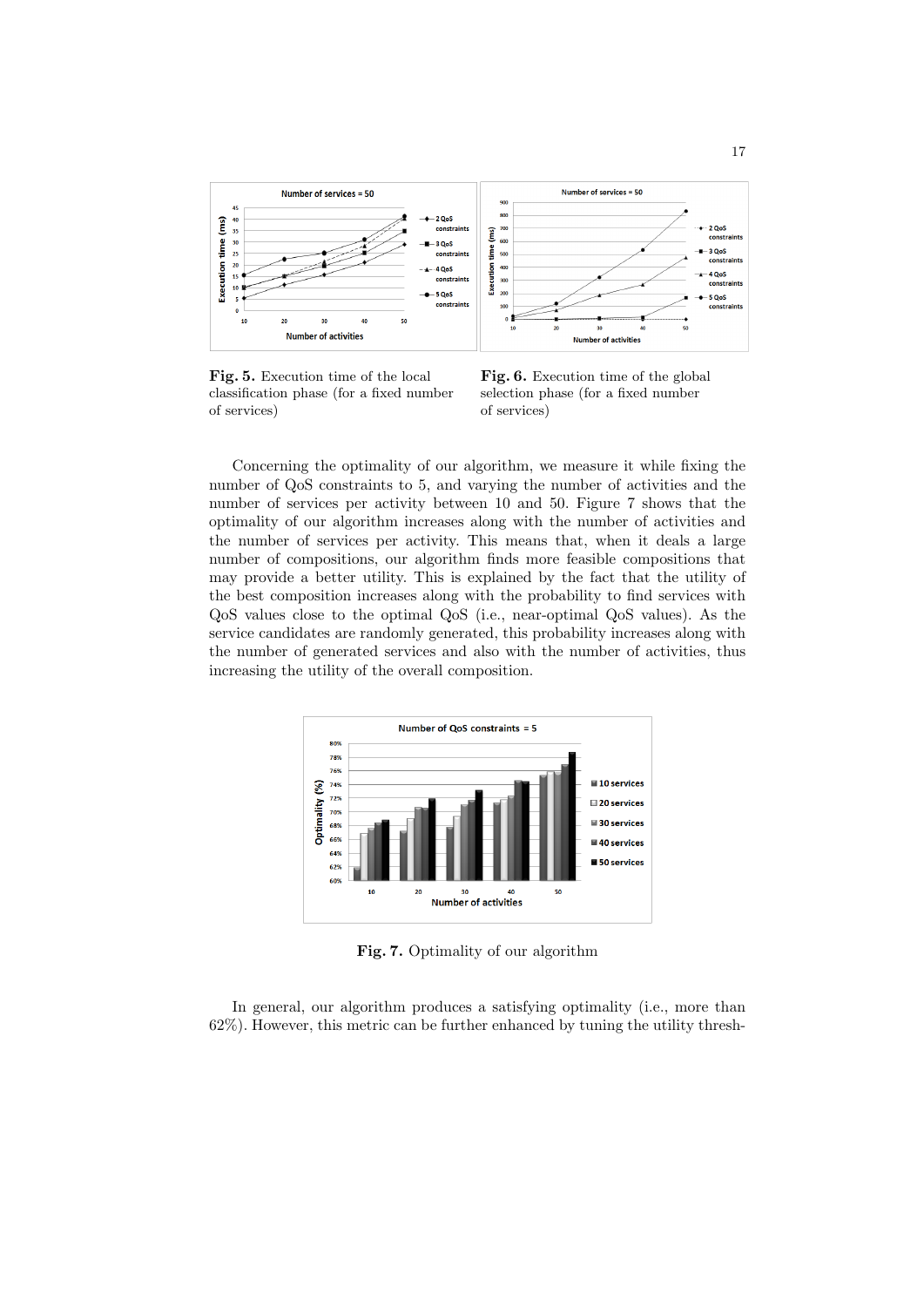old  $\mathcal T$  with respect to the trad-off between the desired optimality and the timeliness of the algorithm.

## 6 Conclusion

The objective of this work has been to address services' selection and composition in the context of a QoS-aware middleware for dynamic service environments. For this purpose, we have proposed an efficient QoS-based selection algorithm. The importance of our algorithm is three-fold. First, it introduces a novel approach based on clustering techniques. Applying such techniques for services' selection brings new ideas in this research area. Second, by producing not a single but multiple service compositions satisfying the QoS constraints, our algorithm underpins the concept of dynamic binding of services, which allows for coping with changing conditions in dynamic environements. Third and most importantly, our algorithm shows a satisfying efficiency in terms of timeliness and optimality, which makes it appropriate for on-the-fly service composition in dynamic service environments.

The presented work makes part of our ongoing research addressing QoSaware middleware for pervasive environments. Our next steps concern further inverstigating clustering techniques for improving our heuristic algorithm, and considering in our QoS model network-level QoS and middleware-based QoS enhancement for service compositions.

## Acknowledgement

This research is partially supported by the  $SemEUsE$  project<sup>2</sup> funded by the french National Research Agency (ANR).

## References

- 1. Michael P. Papazoglou, Paolo Traverso, Schahram Dustdar, and Frank Leymann. Service-Oriented Computing: State of the Art and Research Challenges. Computer, 40(11):38–45, 2007.
- 2. Zibin Zheng and Michael R. Lyu. A qos-aware fault tolerant middleware for dependable service composition. In DSN'09: Proceedings of the IEEE International Conference on Dependable Systems and Networks, 2009.
- 3. Tao Yu, Yue Zhang, and Kwei-Jay Lin. Efficient Algorithms for Web Services Selection with End-to-End QoS Constraints. ACM Trans. Web, 1(1):6, 2007.
- 4. Mohammad Alrifai and Thomas Risse. Combining global optimization with local selection for efficient qos-aware service composition. In WWW '09: Proceedings of the 18th international conference on World wide web, pages 881–890, New York, NY, USA, 2009. ACM.

<sup>2</sup> SemEUsE project: http://www.semeuse.org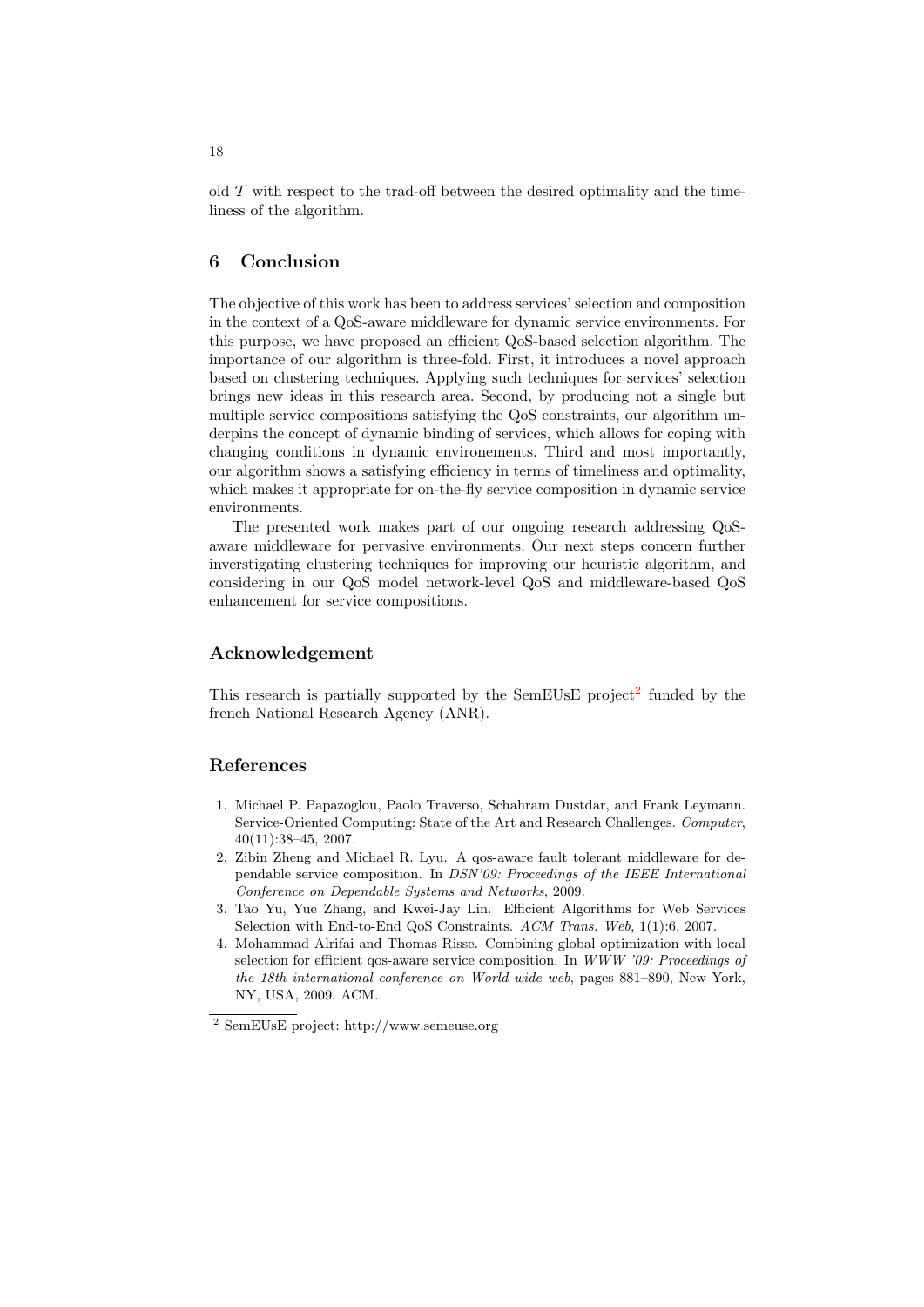- 5. Kun Yang, Alex Galis, and Hsiao-Hwa Chen. Qos-aware service selection algorithms for pervasive service composition in mobile wireless environments. Mobile Networks and Applications, 2009.
- 6. Cesare Pautasso and Gustavo Alonso. Flexible Binding for Reusable Composition of Web Services. In Proc. of the 4th Workshop on Software Composition (SC 2005), Edinburgh, Scotland, April 2005 2005.
- 7. Massimiliano Di Penta, Raffaele Esposito, Maria Luisa Villani, Roberto Codato, Massimiliano Colombo, and Elisabetta Di Nitto. WS Binder: a framework to enable dynamic binding of composite web services. In SOSE '06: Proceedings of the 2006 international workshop on Service-oriented software engineering, pages 74–80, New York, NY, USA, 2006. ACM.
- 8. Liangzhao Zeng, Boualem Benatallah, Anne H.H. Ngu, Marlon Dumas, Jayant Kalagnanam, and Henry Chang. QoS-Aware Middleware for Web Services Composition. IEEE Trans. Softw. Eng., 30(5):311–327, 2004.
- 9. Gerardo Canfora, Massimiliano Di Penta, Raffaele Esposito, and Maria Luisa Villani. An approach for qos-aware service composition based on genetic algorithms. In GECCO '05: Proceedings of the 2005 conference on Genetic and evolutionary computation, pages 1069–1075, New York, NY, USA, 2005. ACM.
- 10. Chengwen Zhang, Sen Su, and Junliang Chen. A Novel Genetic Algorithm for QoS-Aware Web Services Selection. In Springer Berlin/Heidelberg, editor, Data Engineering Issues in E-Commerce and Services, pages 224–235, 2006.
- 11. Michael C. Jaeger and Gero Mühl. QoS-based Selection of Services: The Implementation of a Genetic Algorithm. In Torsten Braun, Georg Carle, and Burkhard Stiller, editors, Kommunikation in Verteilten Systemen (KiVS 2007) Industriebeträge, Kurzbeiträge und Workshops, pages 359–350, Bern, Switzerland, March 2007. VDE Verlag, Berlin und Offenbach.
- 12. Ziad Kobti and Wang Zhiyang. An Adaptive Approach for QoS-Aware Web Service Composition Using Cultural Algorithms. In Mehmet A. Orgun and John Thornton, editors, Australian Conference on Artificial Intelligence, volume 4830 of Lecture Notes in Computer Science, pages 140–149. Springer, 2007.
- 13. Lei Cao, Minglu Li, and Jian Cao. Using genetic algorithm to implement costdriven web service selection. Multiagent Grid Syst., 3(1):9–17, 2007.
- 14. Chunming Gao, Meiling Cai, and Huowang Chen. QoS-aware Service Composition Based on Tree-Coded Genetic Algorithm. In COMPSAC '07: Proceedings of the 31st Annual International Computer Software and Applications Conference, pages 361–367, Washington, DC, USA, 2007. IEEE Computer Society.
- 15. Yves Vanrompay, Peter Rigole, and Yolande Berbers. Genetic algorithm-based optimization of service composition and deployment. In SIPE '08: Proceedings of the 3rd international workshop on Services integration in pervasive environments, pages 13–18, New York, NY, USA, 2008. ACM.
- 16. Mohammad Alrifai, Thomas Risse, Peter Dolog, and Wolfgang Nejdl. A Scalable Approach for QoS-based Web Service Selection. In 1st International Workshop on Quality-of-Service Concerns in Service Oriented Architectures (QoSCSOA'08) in conjunction with ICSOC 2008, Sydney, December 2008.
- 17. Sonia Ben Mokhtar, Anupam Kaul, Nikolaos Georgantas, and Valérie Issarny. Efficient semantic service discovery in pervasive computing environments. In Middleware '06: Proceedings of the ACM/IFIP/USENIX 2006 International Conference on Middleware, pages 240–259, New York, NY, USA, 2006. Springer-Verlag New York, Inc.